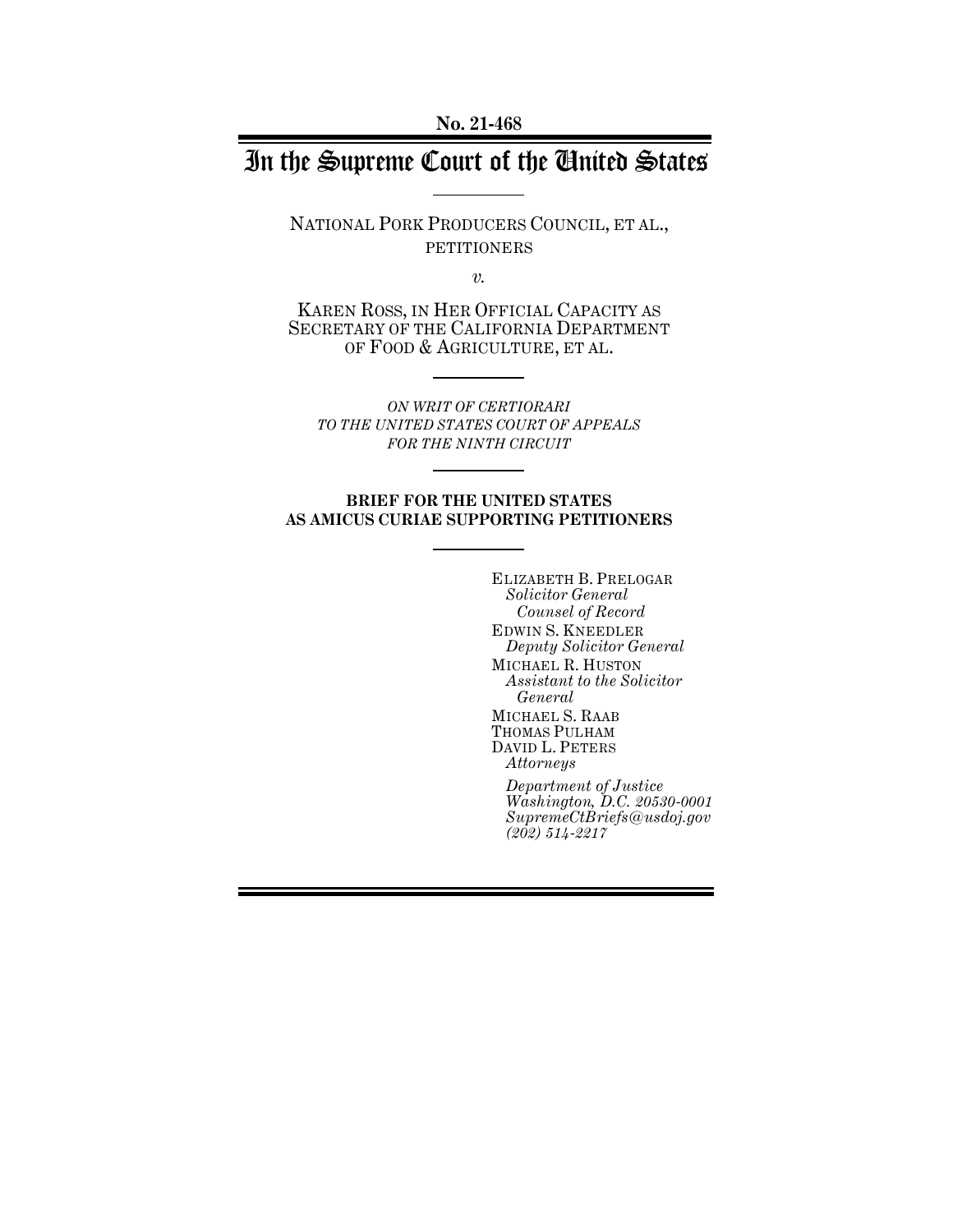### **QUESTION PRESENTED**

Whether California's Proposition 12, which attempts to regulate pork production outside California by prohibiting the in-state sale of pork meat that is traceable to a breeding pig that California considers to have been confined in a "cruel manner," Cal. Health & Safety Code § 25990(b) (West Supp. 2022), unduly restricts interstate commerce in violation of the Commerce Clause of the Federal Constitution.

(I)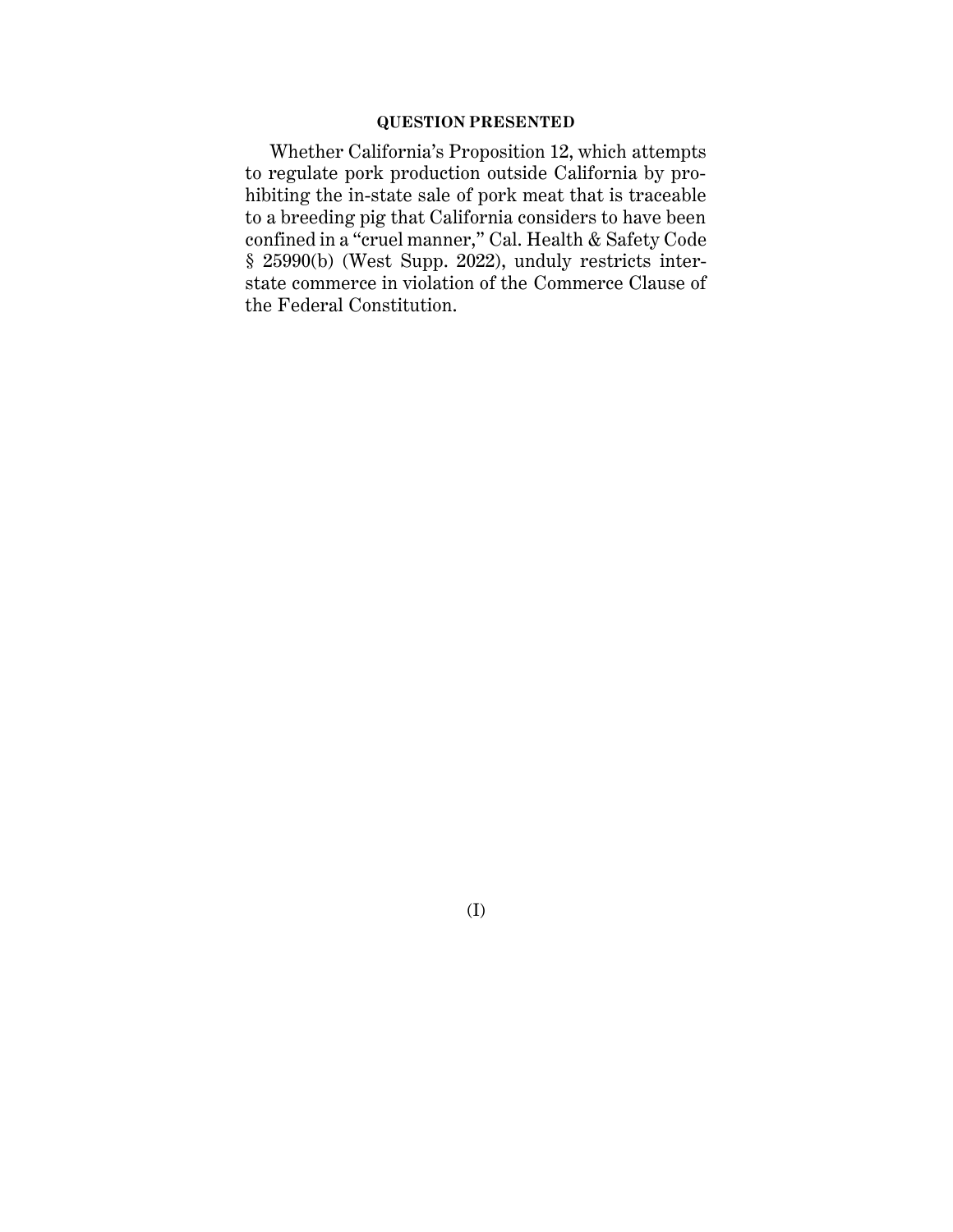## **TABLE OF CONTENTS**

| Argument:                                              |
|--------------------------------------------------------|
| A. The Commerce Clause prohibits state laws that       |
| unduly restrict interstate commerce 12                 |
| 1. The Commerce Clause safeguards a vibrant            |
| interstate market and a cooperative Union of           |
|                                                        |
| States must not excessively burden or<br>2.            |
| directly regulate commerce in other States 14          |
| B. Petitioners plausibly allege that Proposition 12    |
| unduly restricts interstate commerce under Pike  17    |
| 1. States must demonstrate a legitimate interest       |
| to justify substantial burdens on interstate           |
|                                                        |
| Petitioners plausibly allege that Proposition 12<br>2. |
| does not advance a legitimate local interest 19        |
| California has no legitimate interest in the<br>a.     |
| housing conditions of out-of-state animals 19          |
| Petitioners plausibly allege that<br>b.                |
| Proposition 12 has no human health-                    |
|                                                        |
| Petitioners plausibly allege that Proposition 12<br>3. |
| substantially burdens interstate commerce 27           |
| C. The court of appeals erred in describing this       |
| Court's decisions concerning extraterritorial          |
|                                                        |
|                                                        |

(III)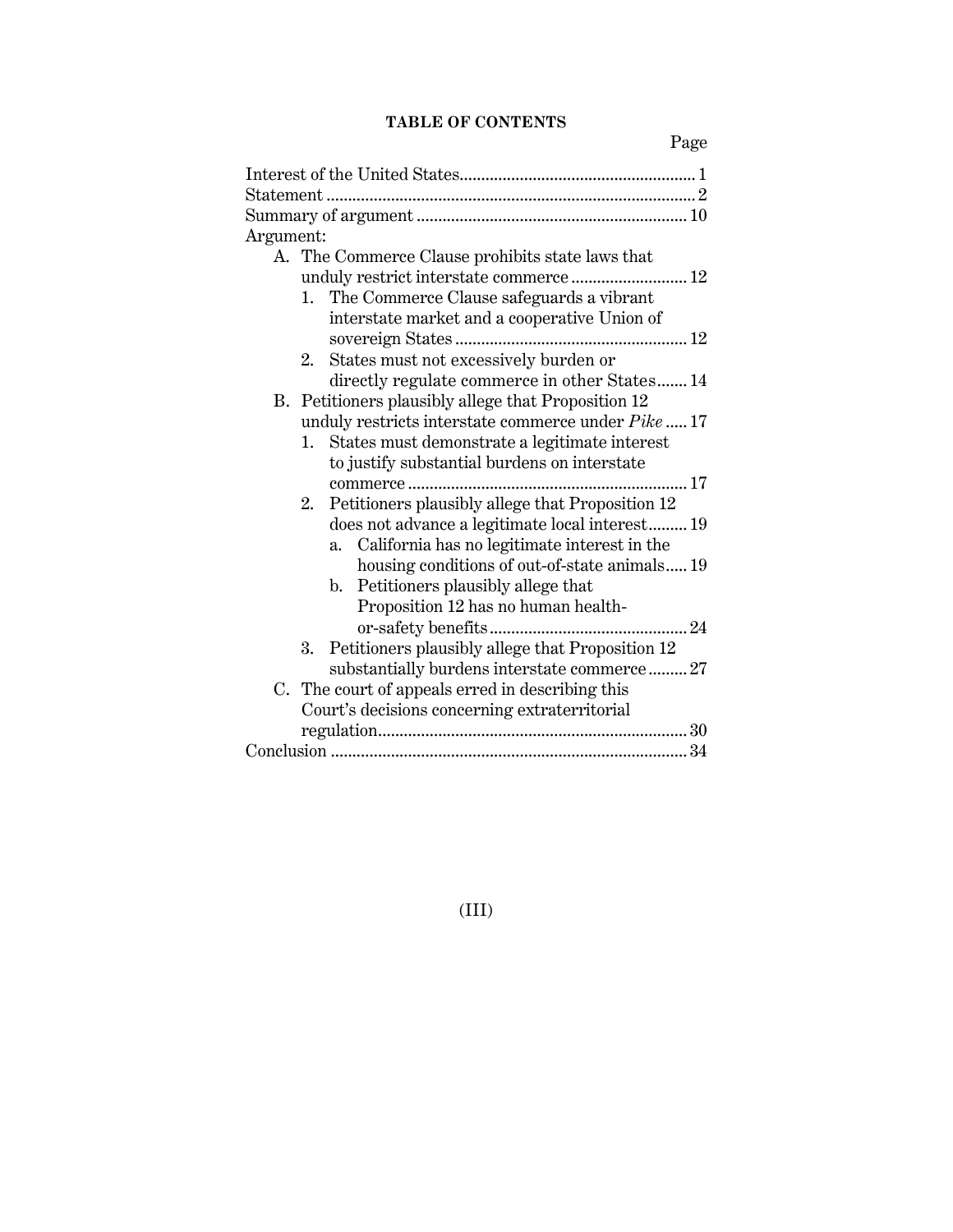## **TABLE OF AUTHORITIES**

| Cases:<br>Page                                                                    |
|-----------------------------------------------------------------------------------|
| American Fuel & Petrochemical Mfrs. v. O'Keeffe,<br>903 F.3d 903 (9th Cir. 2018), |
|                                                                                   |
|                                                                                   |
| BMW of N. Am., Inc. v. Gore, 517 U.S. 559 (1996)  21                              |
| Baldwin v. G. A. F. Seelig, Inc.,                                                 |
|                                                                                   |
| Bibb v. Navajo Freight Lines, Inc.,                                               |
|                                                                                   |
| Bowman v. Chicago & Nw. Ry. Co.,                                                  |
|                                                                                   |
| Brown-Forman Distillers Corp. v. New York State                                   |
| <i>Liquor Auth.</i> , 476 U.S. 573 (1986)2, 15, 16, 21, 33                        |
| C & A Carbone, Inc. v. Town of Clarkstown,                                        |
|                                                                                   |
| Cotto Waxo Co. v. Williams,                                                       |
|                                                                                   |
| Department of Revenue of Ky. v. Davis,                                            |
|                                                                                   |
| Edgar v. MITE Corp., 457 U.S. 624 (1982) passim                                   |
| Energy & Env't Legal Inst. v. Epel,                                               |
| 793 F.3d 1169 (10th Cir.),                                                        |
| cert. denied, 577 U.S. 1043 (2015)  16, 22, 31                                    |
| Exxon Corp. v. Governor of Md.,                                                   |
|                                                                                   |
|                                                                                   |
| Great Atl. & Pac. Tea Co. v. Cottrell,                                            |
|                                                                                   |
| H.P. Hood & Sons, Inc. v. Du Mond,                                                |
|                                                                                   |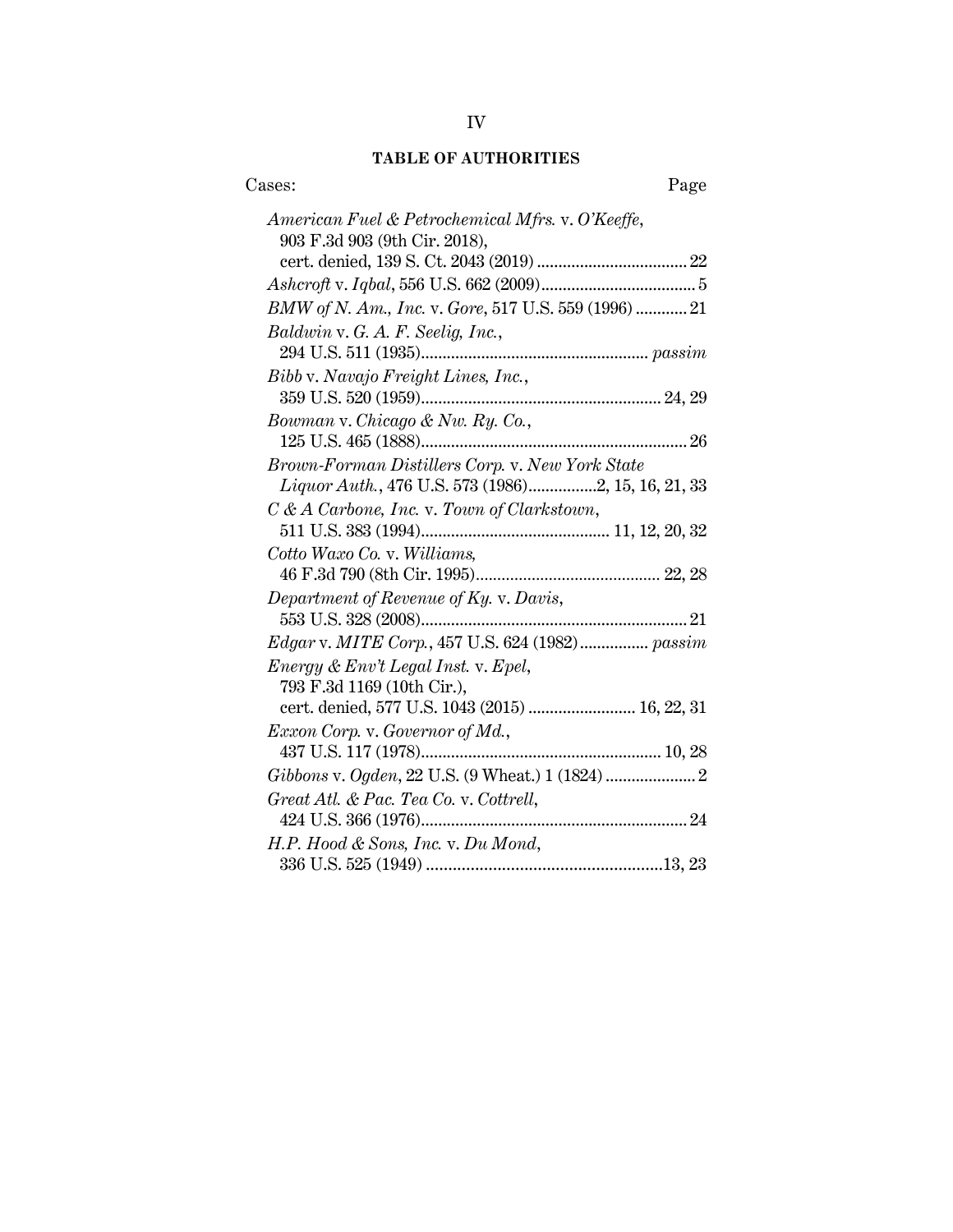| Cases—Continued:<br>Page                                                                                                   |
|----------------------------------------------------------------------------------------------------------------------------|
| Healy v. The Beer Inst., Inc.,                                                                                             |
| Hunt v. Washington State Apple Adver. Comm'n,                                                                              |
| Kassel v. Consolidated Freightways Corp. of<br>Delaware, 450 U.S. 662 (1981)18, 19, 25, 29, 30                             |
| $\label{eq:main} \textit{Maine v. Taylor, 477 U.S. 131 (1986)}. \vspace{-0.1in}$                                           |
| Minnesota v. Clover Leaf Creamery Co.,                                                                                     |
| National Meat Ass'n v. Harris,                                                                                             |
| Pharmaceutical Research & Mfrs. of Am. v. Walsh,                                                                           |
| Pike v. Bruce Church, Inc.,                                                                                                |
| Raymond Motor Transp., Inc. v. Rice,                                                                                       |
| Shaffer v. Heitner, 433 U.S. 186 (1977)  15                                                                                |
| South Dakota v. Wayfair, Inc.,                                                                                             |
| Southern Pac. Co. v. Arizona ex rel. Sullivan,                                                                             |
| Tennessee Wine & Spirits Retailers Ass'n v.<br>$\label{thm:main} Thomas,\,139\;{\rm S.\;Ct.\,2449}\; (2019)\;2, \,12,\,13$ |
| Transcontinental Gas Pipe Line Corp. v. State Oil &                                                                        |
| United Haulers Ass'n, Inc. v. Oneida-Herkimer<br>Solid Waste Mgmt. Auth., 550 U.S. 330 (2007)  22                          |
|                                                                                                                            |
| World-Wide Volkswagen Corp. v. Woodson,                                                                                    |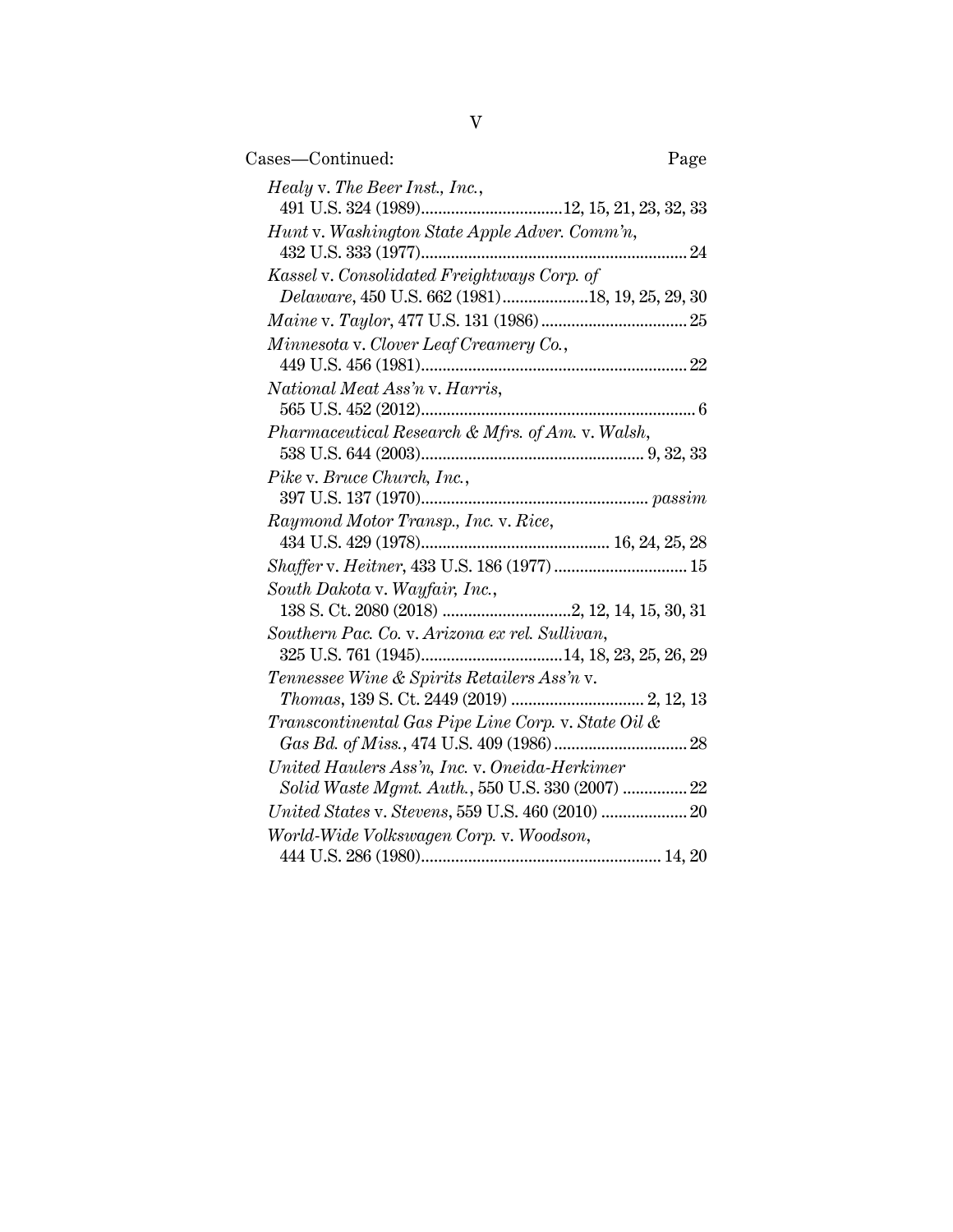| Constitution, statutes and regulations:            | Page |
|----------------------------------------------------|------|
| U.S. Const.:                                       |      |
|                                                    |      |
|                                                    |      |
| Animal Health Protection Act,                      |      |
|                                                    |      |
|                                                    |      |
| Federal Meat Inspection Act,                       |      |
|                                                    |      |
|                                                    |      |
|                                                    |      |
|                                                    |      |
| Cal. Bus. & Prof. Code § 17200 (West Supp. 2022) 4 |      |
| Cal. Health & Safety Code                          |      |
|                                                    |      |
|                                                    |      |
|                                                    |      |
|                                                    |      |
|                                                    |      |
|                                                    |      |
|                                                    |      |
|                                                    |      |
|                                                    |      |
|                                                    |      |
|                                                    |      |
|                                                    |      |
|                                                    |      |
| 9 C.F.R.:                                          |      |
|                                                    |      |
|                                                    |      |
|                                                    |      |
|                                                    |      |
|                                                    |      |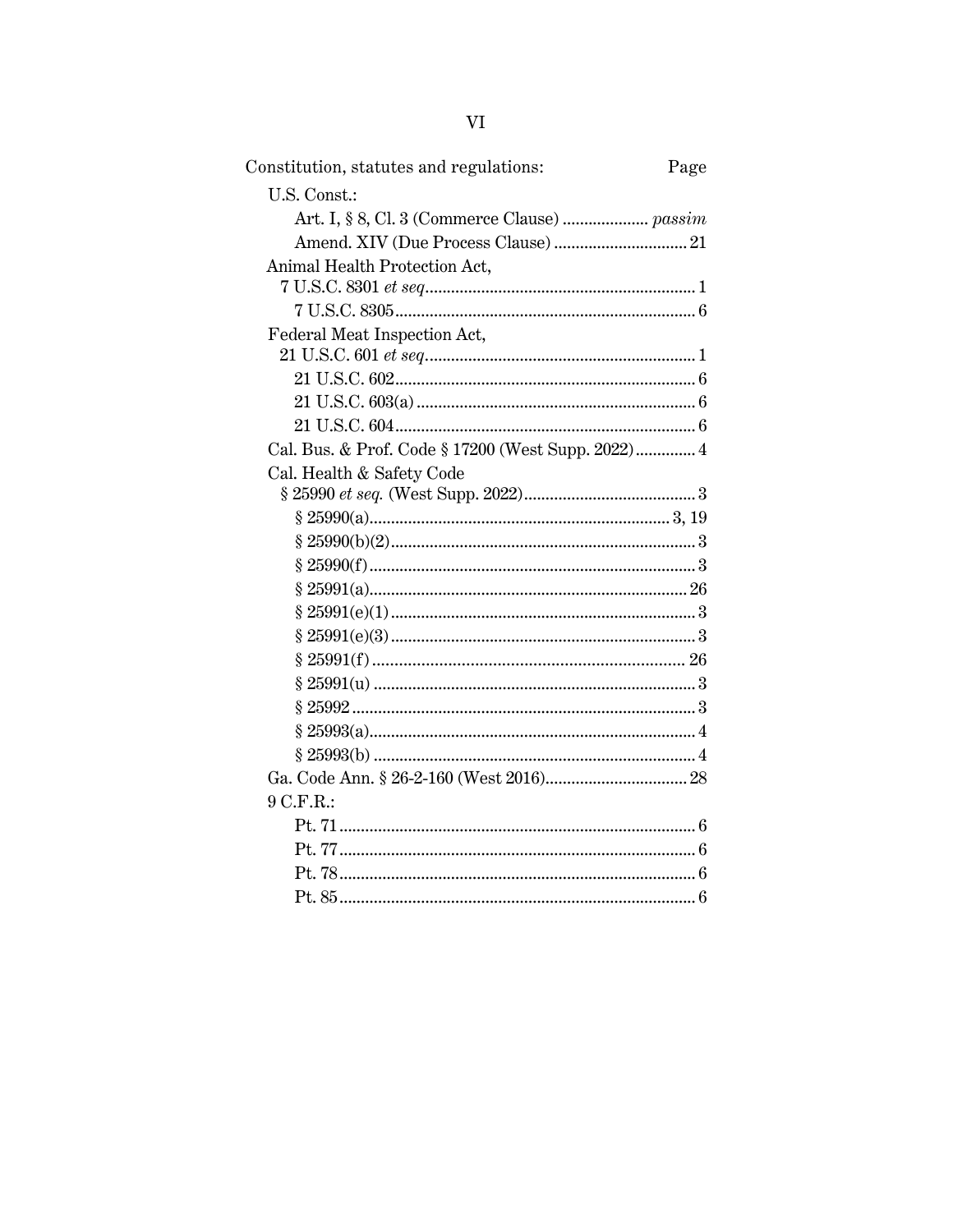| ×,<br>×, |
|----------|
|          |

| Regulations-Continued:                      | Page |
|---------------------------------------------|------|
|                                             |      |
|                                             |      |
|                                             |      |
| Miscellaneous:                              |      |
| John Fiske, The Critical Period of American |      |
| 1 Joseph Story, Commentaries on the         |      |
| The Federalist No. 11 (Hamilton)            |      |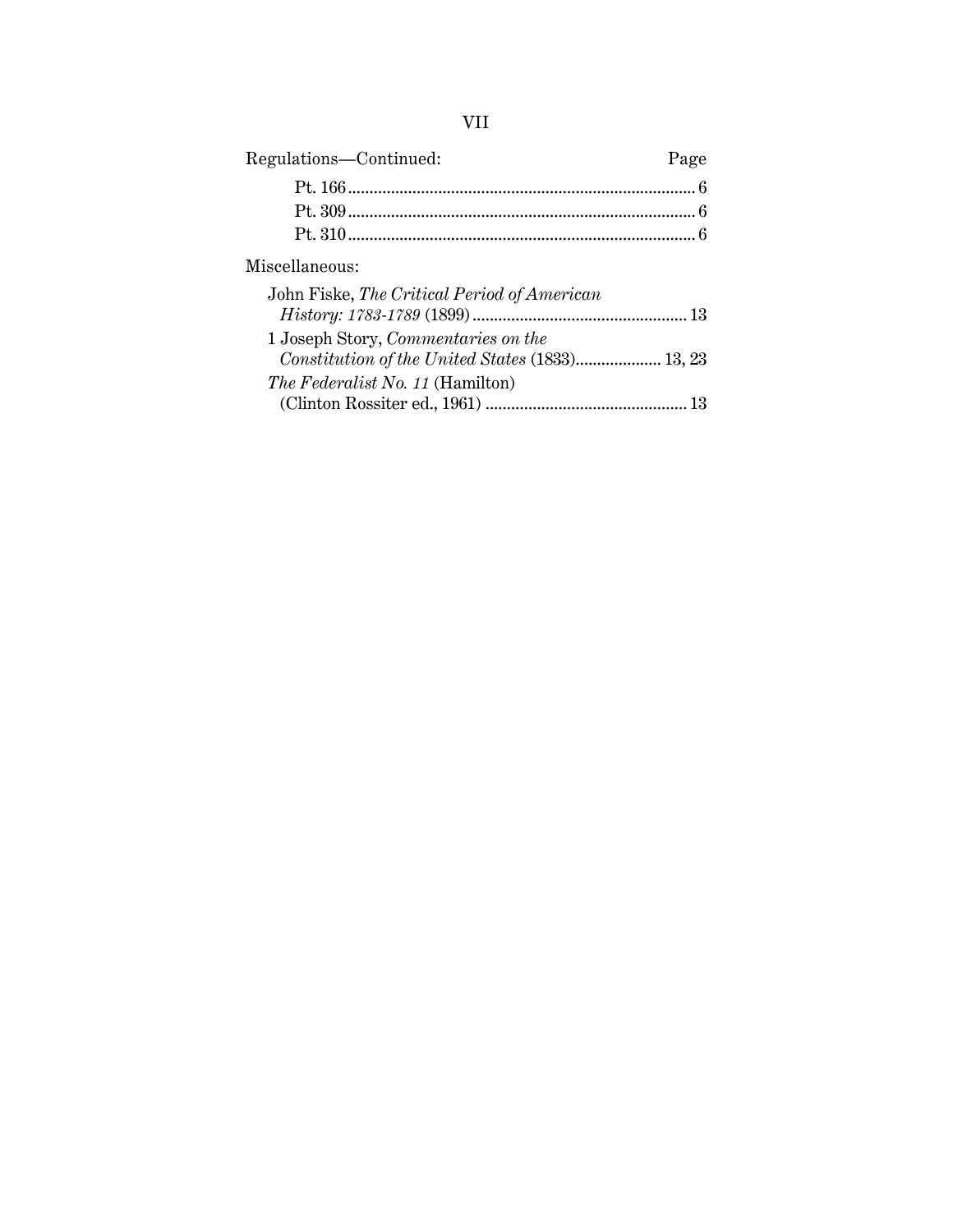## In the Supreme Court of the United States

No. 21-468

NATIONAL PORK PRODUCERS COUNCIL, ET AL., **PETITIONERS** 

*v.*

KAREN ROSS, IN HER OFFICIAL CAPACITY AS SECRETARY OF THE CALIFORNIA DEPARTMENT OF FOOD & AGRICULTURE, ET AL.

*ON WRIT OF CERTIORARI TO THE UNITED STATES COURT OF APPEALS FOR THE NINTH CIRCUIT*

#### **BRIEF FOR THE UNITED STATES AS AMICUS CURIAE SUPPORTING PETITIONERS**

#### **INTEREST OF THE UNITED STATES**

<span id="page-7-0"></span>This case concerns a California statute that seeks to change certain industry-standard hog-farming practices on farms outside California based on asserted animal-welfare and health-and-safety concerns. The United States has a substantial interest in this Court's resolution of the question presented, particularly in light of the federal government's statutory responsibilities to guard against disease in livestock in interstate commerce, see Animal Health Protection Act, 7 U.S.C. 8301 *et seq.*, and to oversee the safety of meat produced for human consumption throughout the Nation, see Federal Meat Inspection Act, 21 U.S.C. 601 *et seq.* In

(1)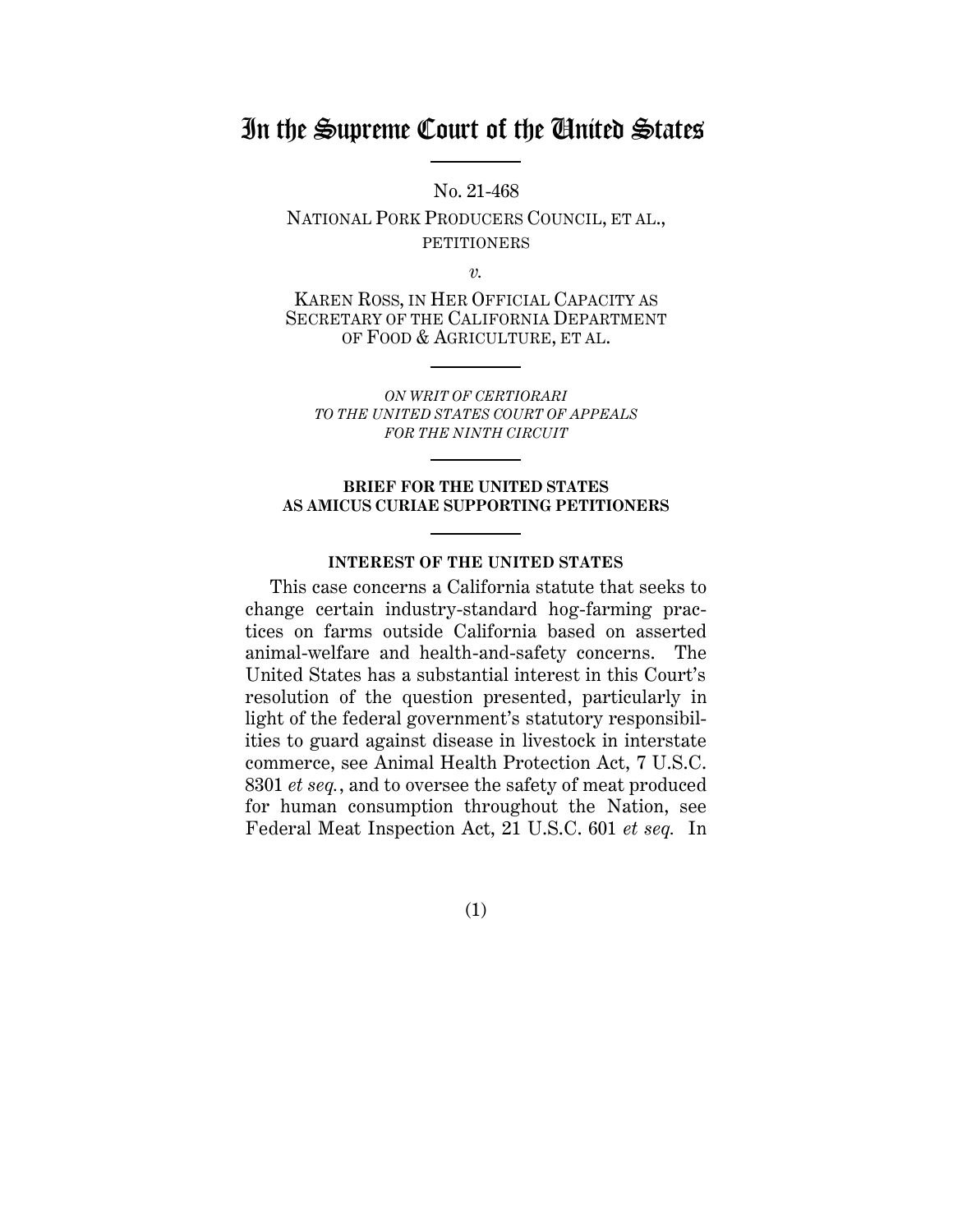addition, the United States has a substantial interest in ensuring the free flow of interstate commerce.

#### **STATEMENT**

<span id="page-8-0"></span>1. The Commerce Clause empowers Congress to "regulate Commerce \* \* \* among the several States." U.S. Const. Art. I, § 8, Cl. 3. "Although the Commerce Clause is written as an affirmative grant of authority to Congress," this Court has long held that it also "imposes limitations on the States." *South Dakota* v. *Wayfair, Inc.*, 138 S. Ct. 2080, 2089 (2018). "Th[at] interpretation, generally known as 'the dormant Commerce Clause,'" traces its "roots" to Chief Justice Marshall's opinion in *Gibbons* v. *Ogden*, 22 U.S. (9 Wheat.) 1 (1824), and it has "played an important role in the economic history of our Nation." *Tennessee Wine & Spirits Retailers Ass'n* v. *Thomas*, 139 S. Ct. 2449, 2459-2460 (2019).

This Court has interpreted the Commerce Clause to provide that "state regulations may not discriminate against interstate commerce" or "impose undue burdens on interstate commerce." *Wayfair*, 138 S. Ct. at 2091. State laws must instead "regulate even-handedly to effectuate a legitimate local public interest." *Ibid.* (quoting *Pike* v. *Bruce Church, Inc.*, 397 U.S. 137, 142 (1970)) (brackets omitted). If a law does so, then it generally "will be upheld unless the burden imposed on [interstate] commerce is clearly excessive in relation to the putative local benefits." *Ibid.* (quoting *Pike*, 397 U.S. at 142). Those general principles are "subject to exceptions and variations," *ibid.*, one of which is that a State may not "'project[] its legislation' into other States, and directly regulate[] commerce therein," *Brown-Forman Distillers Corp.* v. *New York State Liquor Auth.*, 476 U.S. 573, 584 (1986) (quoting *Baldwin* v. *G. A. F. Seelig, Inc.*, 294 U.S. 511, 521 (1935)). Those rules help avoid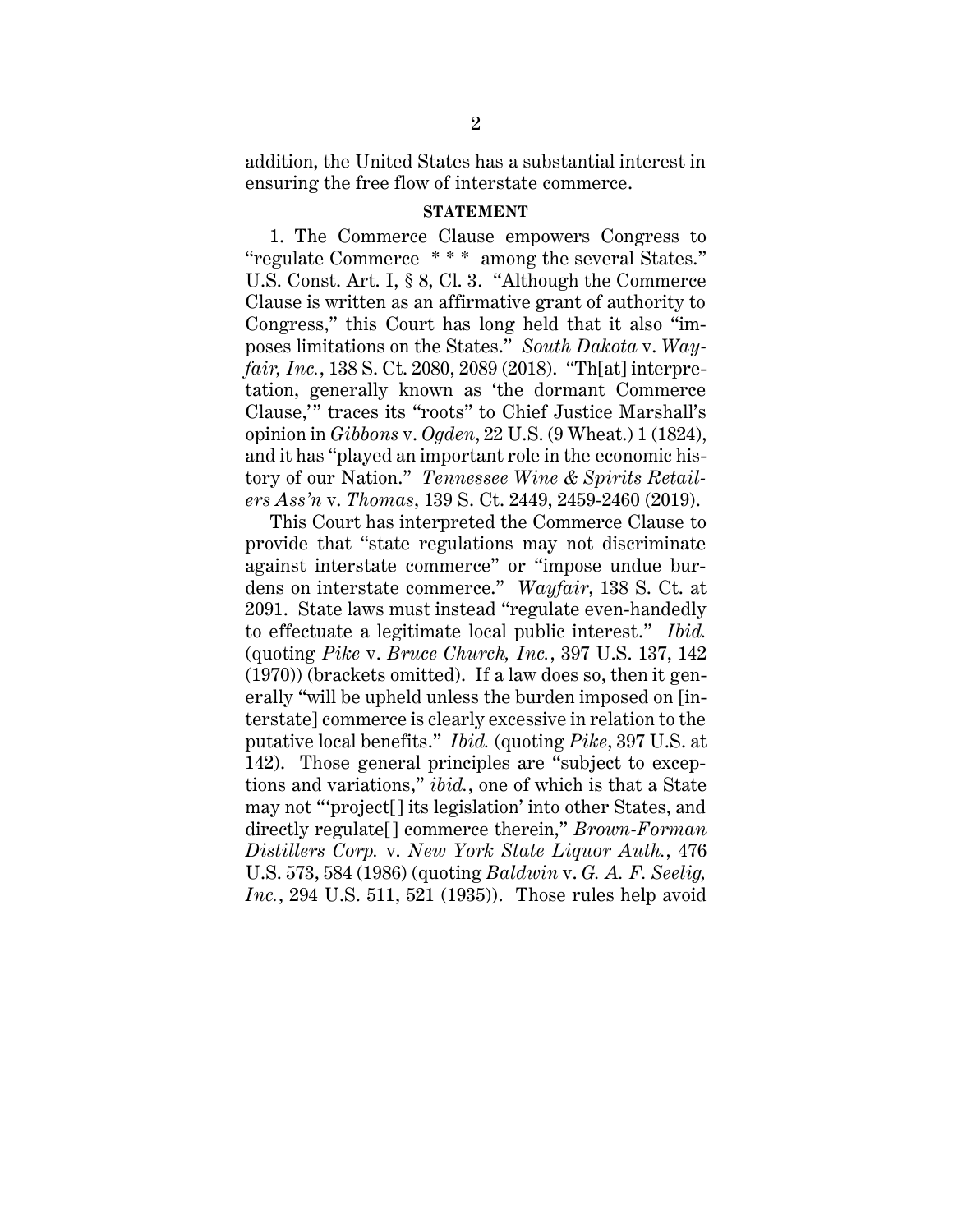the sort of "rivalries and reprisals that were meant to be averted by [the Framers' plan] subjecting commerce between the states to the power of the nation." *Baldwin*, 294 U.S. at 522.

2. In 2018, California voters enacted Proposition 12, Cal. Health & Safety Code § 25990 *et seq.* (West. Supp. 2022), by ballot initiative. Pet. App. 2a. The stated "purpose" of the measure is "to prevent animal cruelty by phasing out extreme methods of farm animal confinement, which also threaten the health and safety of California consumers[] and increase the risk of foodborne illness and associated negative fiscal impacts on the State of California." *Id.* at 37a.

Proposition 12 forbids "farm owner[s] or operator[s] within" California from knowingly confining any "covered animal"—defined as "any calf raised for veal, breeding pig, or egg-laying hen," Cal. Health & Safety Code § 25991(f) (West Supp. 2022)—"in a cruel manner," *id.* § 25990(a). An animal is considered "[c]onfined in a cruel manner" if it is prevented "from lying down, standing up, fully extending [its] limbs, or turning around freely." *Id.* § 25991(e)(1). Proposition 12 also specifies that breeding pigs must have at least 24 square feet of usable floor space per animal. *Id.* § 25991(e)(3). 1

In addition, and most relevant here, Proposition 12 prohibits any "business owner or operator" from selling "within the state" "[w]hole pork meat" that the person "knows or should know is the meat of a covered animal who was confined in a cruel manner, or is the meat of immediate offspring of a covered animal who was confined in a cruel manner." Cal. Health & Safety Code § 25990(b)(2) (West Supp. 2022); see *id.* § 25991(u) (de-

<sup>&</sup>lt;sup>1</sup> Proposition 12 has various narrow exceptions not relevant here. See Cal. Health & Safety Code § 25992 (West Supp. 2022).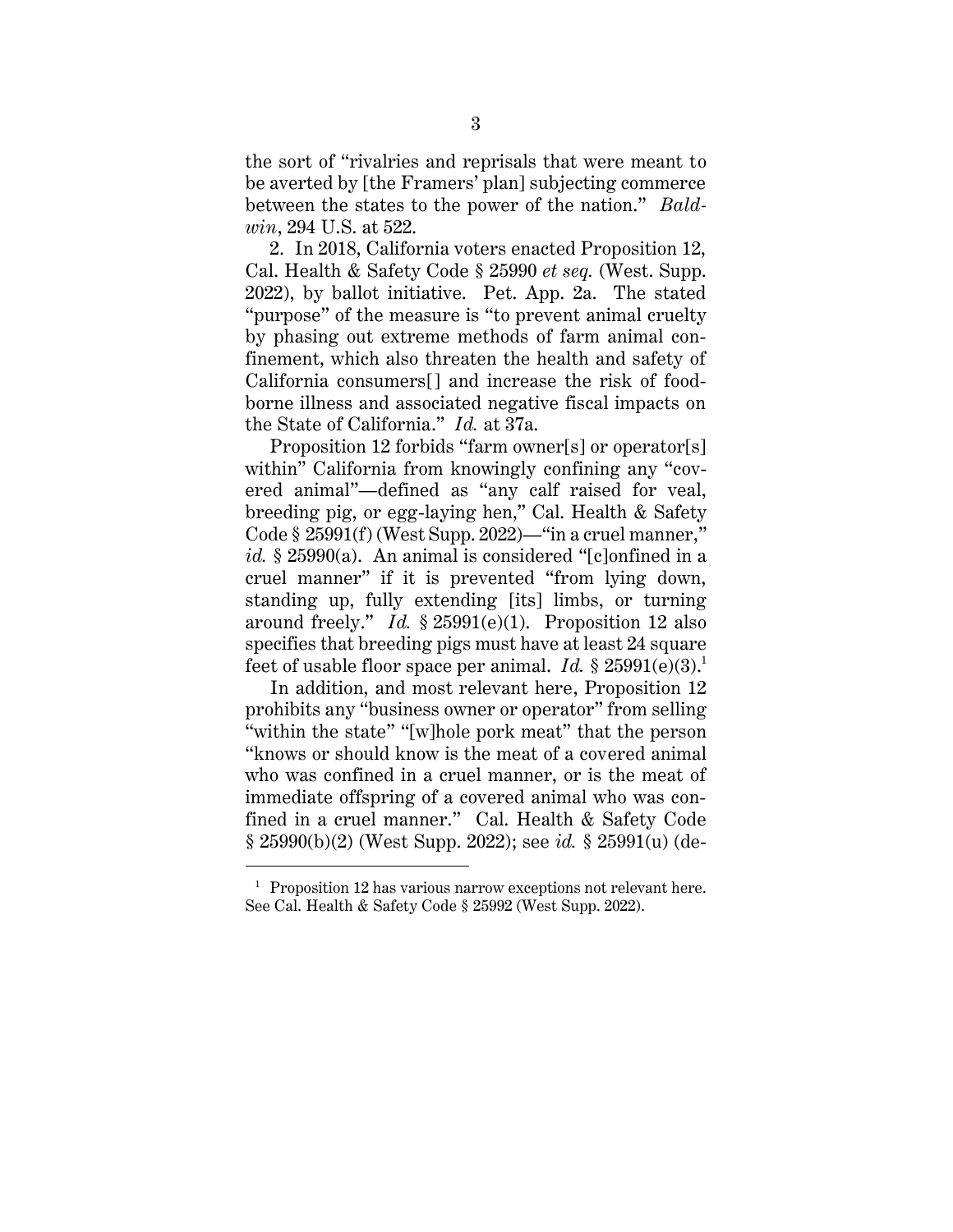fining "[w]hole pork meat"). Through that sales restriction, California bars the importation of pork meat derived from a hog that is the offspring of a breeding pig housed out of state unless that breeding pig was confined according to California's standards.

A violation of Proposition 12 is a crime in California, and the measure is also enforceable through private civil lawsuits. See Cal. Health & Safety Code § 25993(b) (West Supp. 2022); Cal. Bus. & Prof. Code § 17200 (West Supp. 2022).

The California Department of Food and Agriculture has proposed regulations to implement Proposition 12's animal-confinement requirements. Pet. Reply App. 1a-104a; see Cal. Health & Safety Code § 25993(a) (West Supp. 2022). The proposed regulations would require any "out-of-state pork producer" raising "a breeding pig" or "its immediate offspring" for "purposes of producing whole pork meat \* \* \* for commercial sale in California" to be certified by the State. Pet. Reply App. 14a. To obtain the certification, a pork producer must "[a]llow on-site inspections," at least annually and at such other times as California's inspectors choose, to "pastures, fields, structures, and houses where covered animals \* \* \* may be kept." *Id.* at 32a-33a. Pork producers must also maintain records "in sufficient detail to document" compliance with Proposition 12's requirements, subject to audit and inspection at California's "discretion." *Id.* at 34a-35a.

The California Department of Food and Agriculture has stated in its regulatory analysis that, notwithstanding Proposition 12's asserted concern for consumer "health and safety," Pet. App. 37a, the "[a]nimal confinement space allowances \* \* \* are not based in specific peer-reviewed published scientific literature or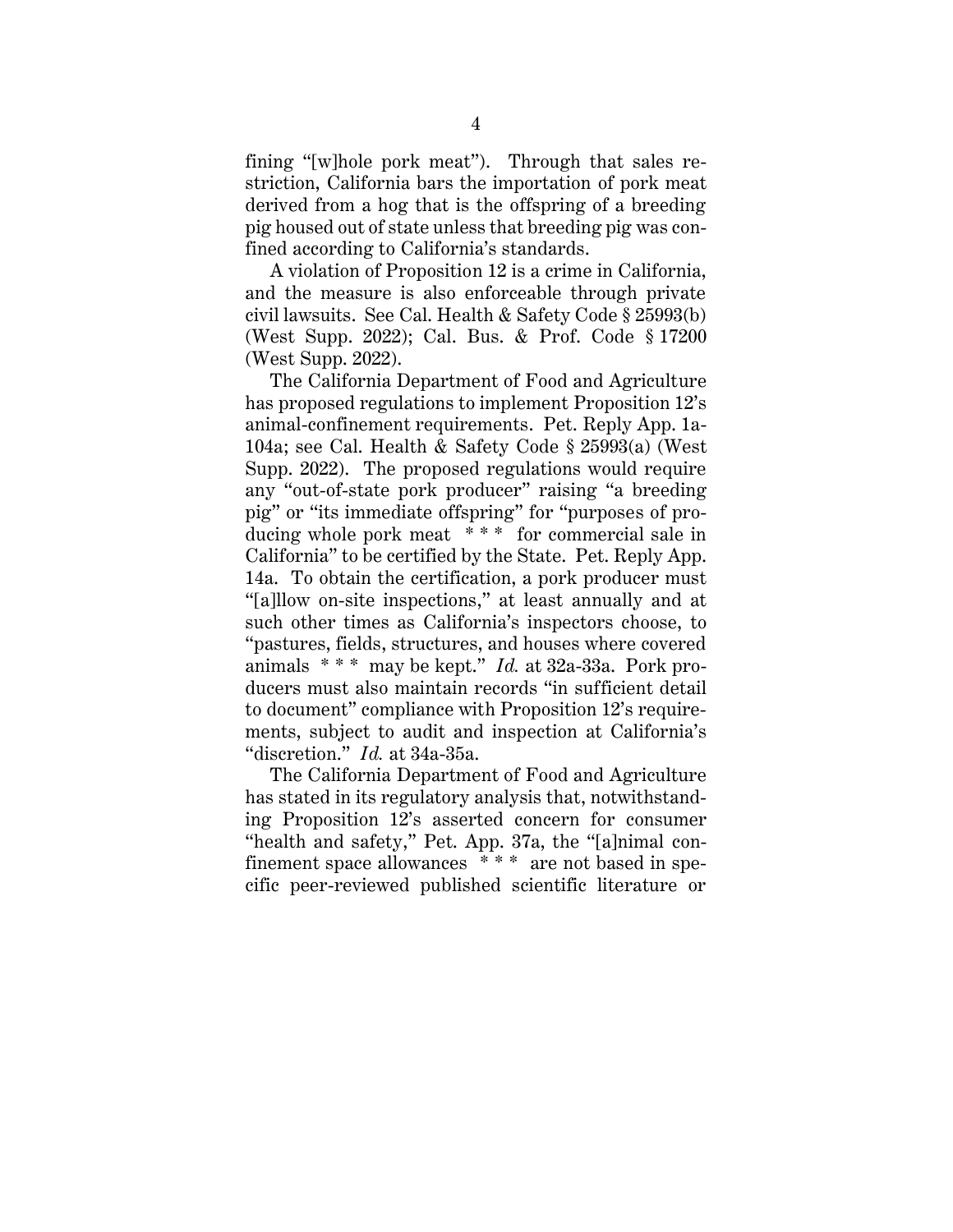accepted as standards within the scientific community to reduce human food-borne illness \* \* \* or other human or safety concerns," *id.* at 75a-76a. The agency has described Proposition 12 as "not primarily written with the concern or benefit of" human health and safety, and instead as a measure "to prevent cruel confinement of covered animals." *Id.* at 76a.

3. Petitioners are two industry groups that represent farmers and pork producers. Pet. App. 22a. They contend that Proposition 12 violates the Commerce Clause by "regulating pork producers and the pork market outside" California and "plac[ing] excessive burdens on interstate commerce without advancing any legitimate local interest." *Id.* at 230a-232a.

a. Petitioners' complaint contains detailed allegations, supported by affidavits, describing Proposition 12's adverse impact on the interstate pork market. Pet. App. 147a-351a. Because this case comes to this Court on appeal from respondents' successful motions to dismiss for failure to state a claim for relief and for judgment on the pleadings, *id.* at 22a, petitioners' factual allegations must be taken as true at this stage. See *id.* at 4a; see also *Ashcroft* v. *Iqbal*, 556 U.S. 662, 678-679 (2009).

i. *The Pork Production Process*. Petitioners allege that the pork industry generally employs a segmented production model to promote hog health and achieve economies of scale. Pet. App. 180a-184a. Only a small percentage of hogs stay on the same farm throughout the production process. *Id.* at 184a. Instead, most farms hold hogs only for a specific phase of production, and hogs move to other farms as they develop. *Id.* at 183a-184a*.* Farms send finished hogs to packers, which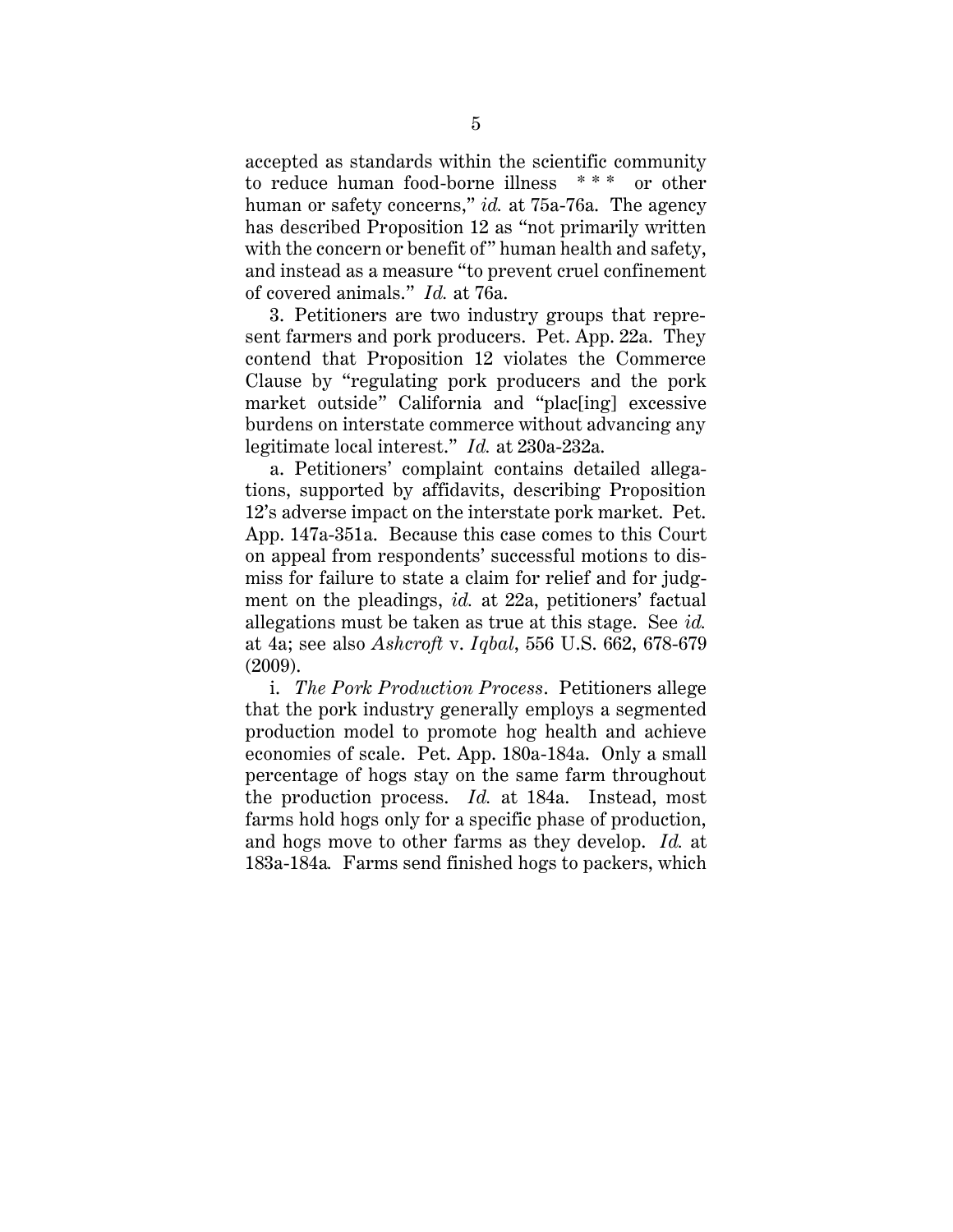slaughter and butcher the animals and sell the meat to wholesalers or large retailers. *Id.* at 181a.

Pursuant to federal law, the Animal and Plant Health Inspection Service (APHIS), a component of the United States Department of Agriculture (USDA), regulates livestock in interstate commerce "to prevent the introduction or dissemination of any pest or disease." 7 U.S.C. 8305. APHIS has adopted several regulations to prevent hogs from developing diseases that can be passed to humans. See, *e.g.*, 9 C.F.R. Parts 71, 77-78, 85, 166. Another USDA component, the Food Safety and Inspection Service (FSIS), protects "the health and welfare of consumers \*\*\* by assuring that meat and meat food products distributed to them are wholesome, not adulterated, and properly marked, labeled, and packaged." 21 U.S.C. 602. To fulfill that responsibility, FSIS inspectors examine covered live animals (including hogs) before slaughter for signs of disease, 21 U.S.C. 603(a), and then inspect "carcasses and parts" to ensure they are fit for use as human food, 21 U.S.C. 604. See 9 C.F.R. Parts 309-310; *National Meat Ass'n* v. *Harris*, 565 U.S. 452, 455-458 (2012). Neither APHIS nor FSIS has set minimum-square-feet confinement standards for hogs to protect human or animal health.

ii. *Proposition 12's Impact*. Petitioners allege that Proposition 12 overwhelmingly regulates farms outside of California because only a very small percentage of the hogs slaughtered annually for pork meat throughout the United States are located in California; pork production is instead concentrated in the Midwest and North Carolina. Pet. App. 148a.

Petitioners also allege that "[o]nly a miniscule portion of sows [*i.e.*, breeding pigs] in the U.S. are housed in compliance with all of Proposition 12's require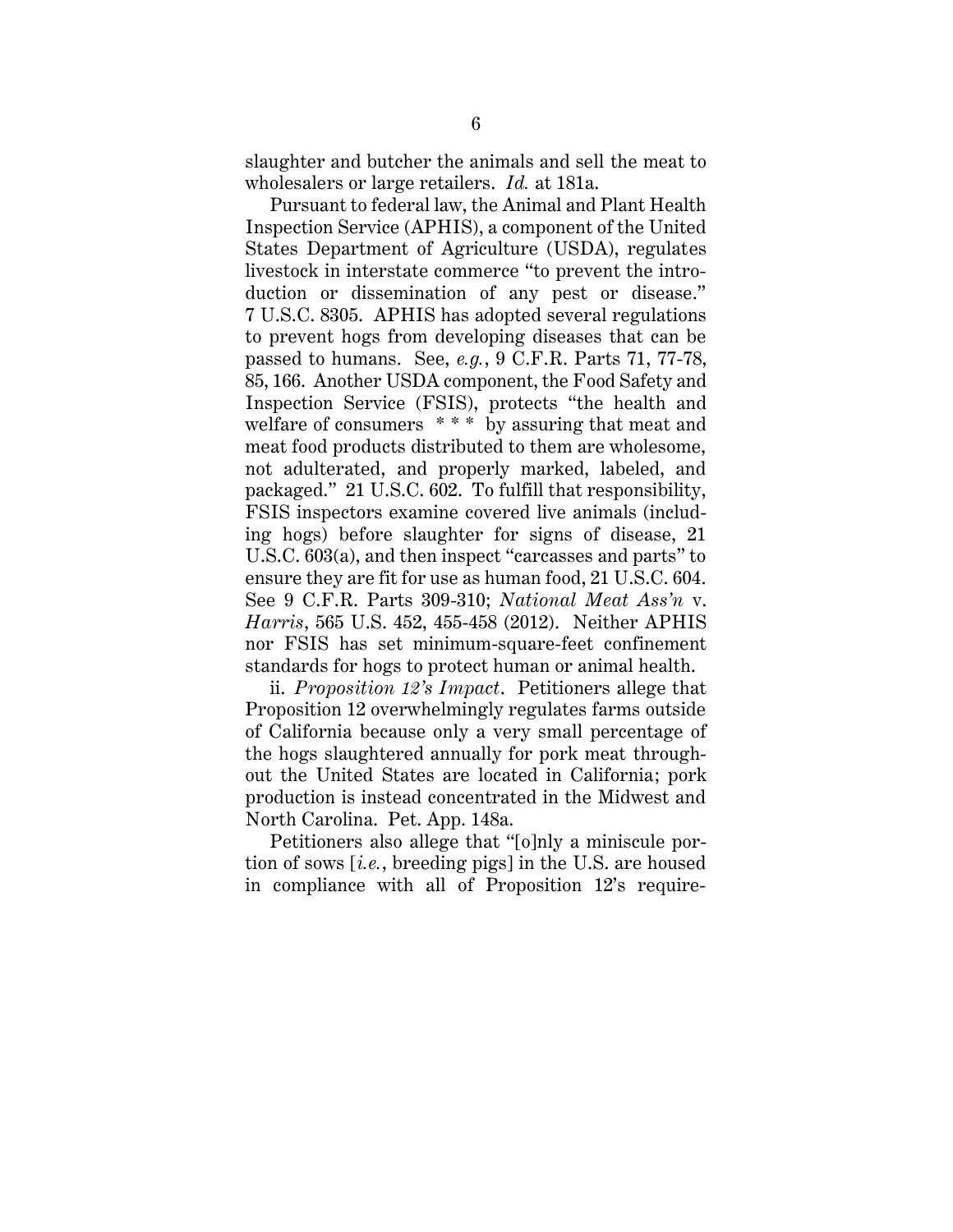ments," which, petitioners maintain, are "inconsistent with industry practices and standards, generations of producer experience, scientific research, and the standards set by other states." Pet App. 152a. According to petitioners, approximately 72% of pork producers house sows throughout gestation in individual stalls of approximately 14 square feet per sow. *Id.* at 185a, 204a. Individual stalls enable sows to avoid aggression or injury from other sows and provide each sow with individual access to food and water without competition. *Id.* at 185a. The stalls prevent sows from turning around as an animal-health and sanitation measure. See *ibid.* The remaining pork producers use group housing and generally provide 16 to 18 square feet per sow. *Id.* at 186a. Neither practice complies with Proposition 12's confinement requirements. *Id.* at 204a.

Petitioners further allege that, in the course of the pork industry's segmented production model, a single hog might be cut into several different cuts of meat, combined with products from hogs raised by different producers, and then shipped to market. Pet. App. 177a, 182a. Petitioners allege that this model makes it difficult to trace pork throughout the supply chain. *Id.* at 181a-182a. Due in part to those tracing difficulties, petitioners allege that wholesalers and retailers that sell pork meat in California will insist that all pork meat be produced in compliance with Proposition 12, even meat that is not ultimately sold into California. *Id.* at 206a.

Petitioners also allege that pork producers would "face severe and costly burdens" to comply with Proposition 12, including reducing inventory, modifying or building new housing structures, and implementing new animal-husbandry methods. Pet. App. 207a-210. Petitioners estimate the total cost of compliance with Prop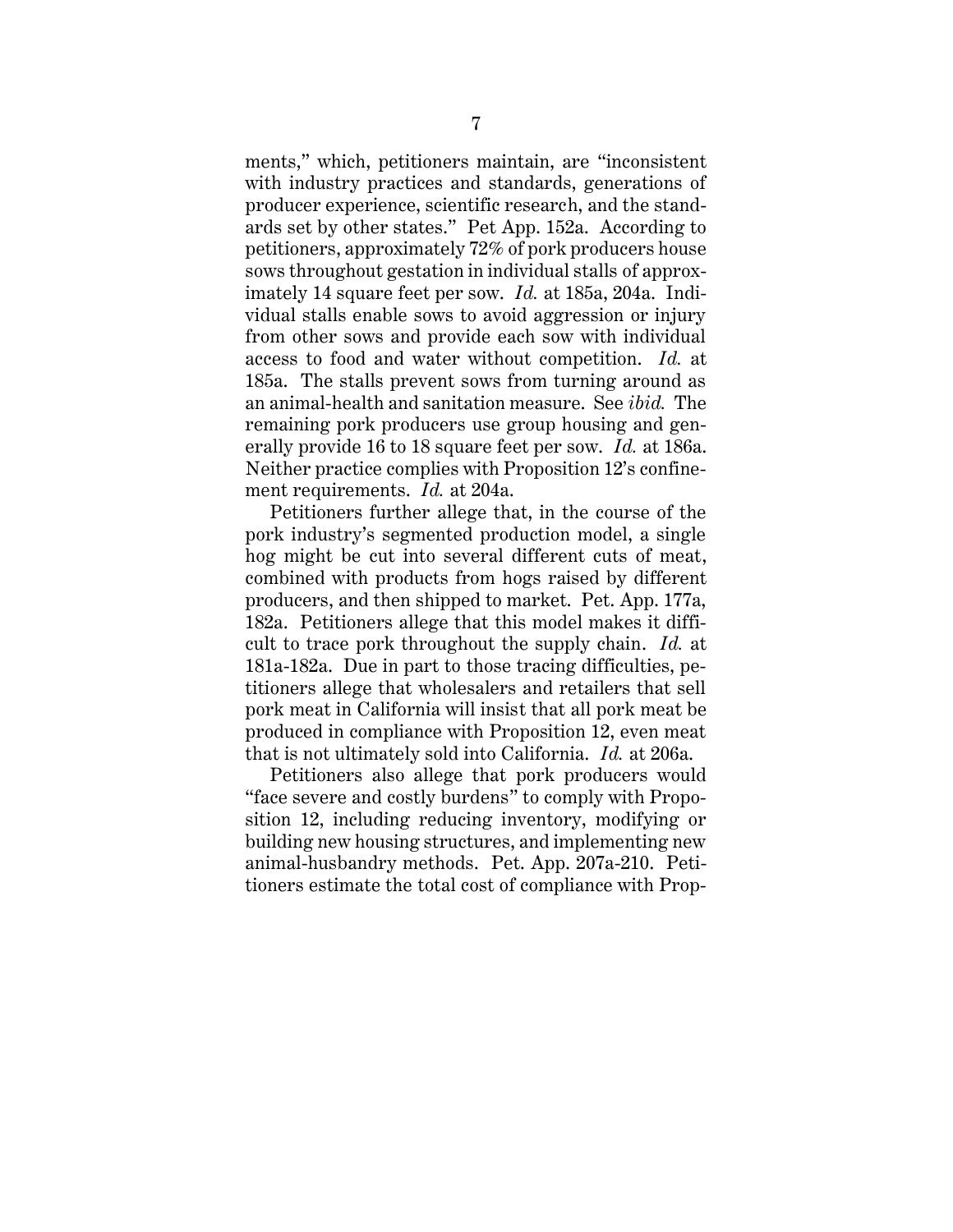osition 12 at \$290-\$350 million, translating to an increased production cost of 9.2% per hog that would allegedly be passed on to consumers nationwide. *Id.* at 214a-215a. Petitioners further allege that some smaller farms would be unable to meet those costs and would go out of business or be absorbed by larger companies, thereby increasing consolidation in the industry. *Id.* at 209a, 212a-213a.

Petitioners allege that Proposition 12 would yield no discernable benefits for sows or their offspring, and in fact would harm sows. Pet. App. 219a-220a. The statute's requirement that breeding hogs be able to turn around would effectively ban using the breeding stalls "on which the vast majority of producers rely  $***$ based on generations of experience," *id.* at 211a, which allegedly would "decrease sow welfare during breeding and gestation" in several ways, *id.* at 221a; see *id.* at 219a-225a.

Finally, petitioners allege that, contrary to Proposition 12's stated purpose, the confinement standards for breeding pigs have "no human health benefits." Pet. App. 225a. Proposition 12 applies only to breeding pigs, but, petitioners allege, such pigs generally do not enter the food chain, and when they do, not as "whole pork meat" regulated by the statute. *Id.* at 226a; see *id.* at 180a. Rather, the covered pork products derive from "the *offspring* of sows," and Proposition 12 does not address the confinement or welfare of those animals. *Id.* at 226a-228a. Petitioners allege that "[t]here is no link between Proposition 12's sow housing requirements and food safety or foodborne illness." *Id.* at 229a.

b. After petitioners filed their complaint, various animal-welfare groups that had supported Proposition 12 intervened to defend the measure. See Pet. App. 3a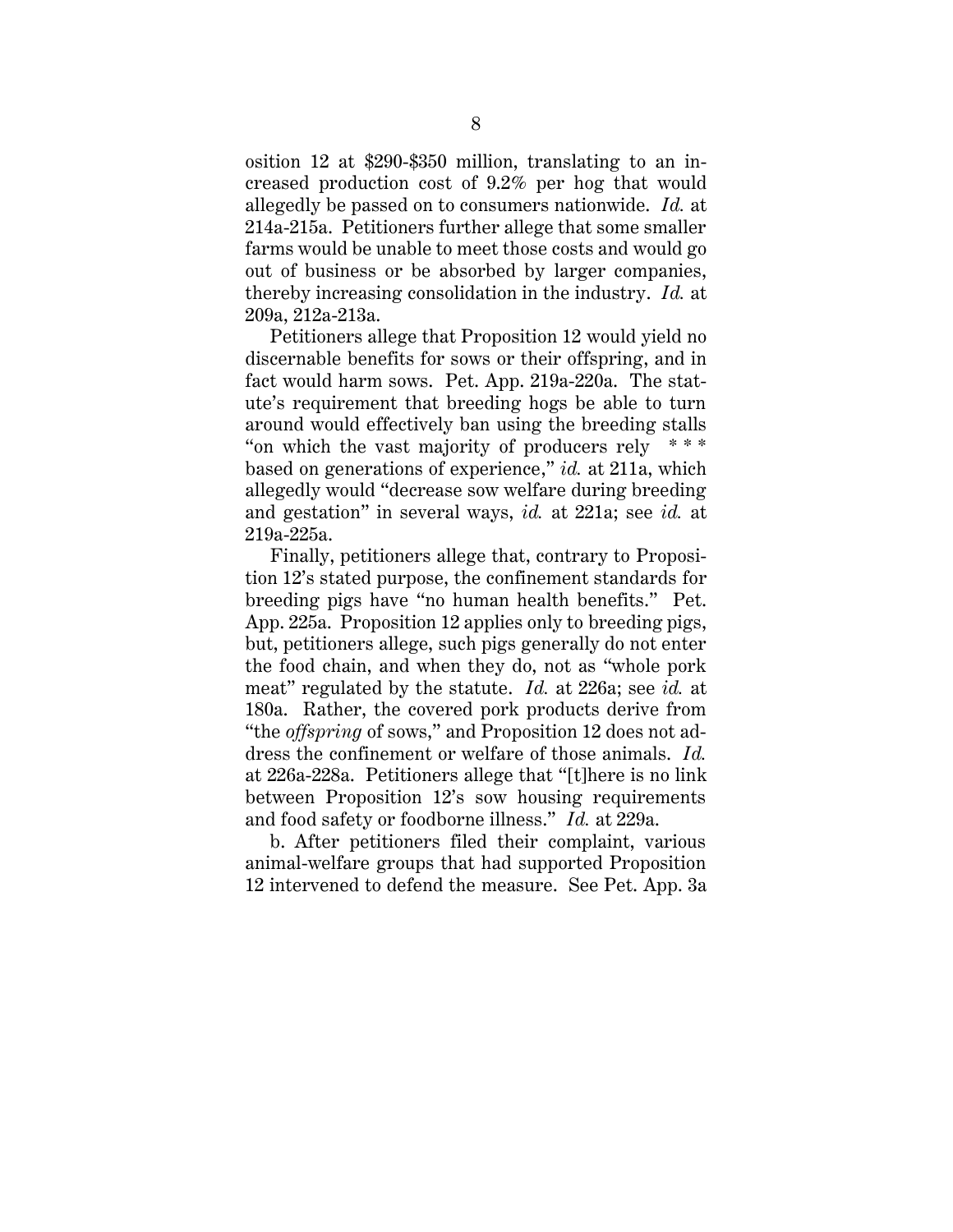n1. The district court granted the state respondents' motion to dismiss for failure to state a claim for relief, and the intervenor respondents' motion for judgment on the pleadings. *Id.* at 21a-35a.

4. The court of appeals affirmed. Pet. App. 1a-20a.

The court of appeals first held that petitioners had failed to plausibly allege "that Proposition 12 has an impermissible extraterritorial effect." Pet. App. 6a; see *id.* at 6a-16a. The court recognized that this Court in *Baldwin* and other cases had found state laws inconsistent with the Commerce Clause for attempting to regulate out-of-state commerce. *Id.* at 6a-7a. But the court of appeals observed that it had previously held, based on *Pharmaceutical Research & Manufacturers of America* v. *Walsh*, 538 U.S. 644, 649 (2003), that the extraterritoriality principle in the *Baldwin* line of cases should be interpreted "narrowly" so as not to bar any state law "'that does not dictate the price of a product and does not tie the price of its in-state products to outof-state prices.'" Pet. App. 8a (citation omitted). The court then stated that, even assuming the extraterritoriality principle goes beyond "price-control and priceaffirmation" statutes, "[a] state law is not impermissibly extraterritorial unless it directly regulates conduct that is wholly out of state." *Id.* at 9a-10a. The court found that Proposition 12 is not impermissibly extraterritorial because it regulates only "in-state sales." *Id.* at 14a.

The court of appeals also held that petitioners had failed to plausibly allege that Proposition 12 violates *Pike* by imposing burdens on interstate commerce that are "clearly excessive in relation to the putative local benefits." Pet. App. 16a (quoting 397 U.S. at 142); see *id.* at 16a-19a. The court did not determine whether Proposition 12 advanced any legitimate local interest.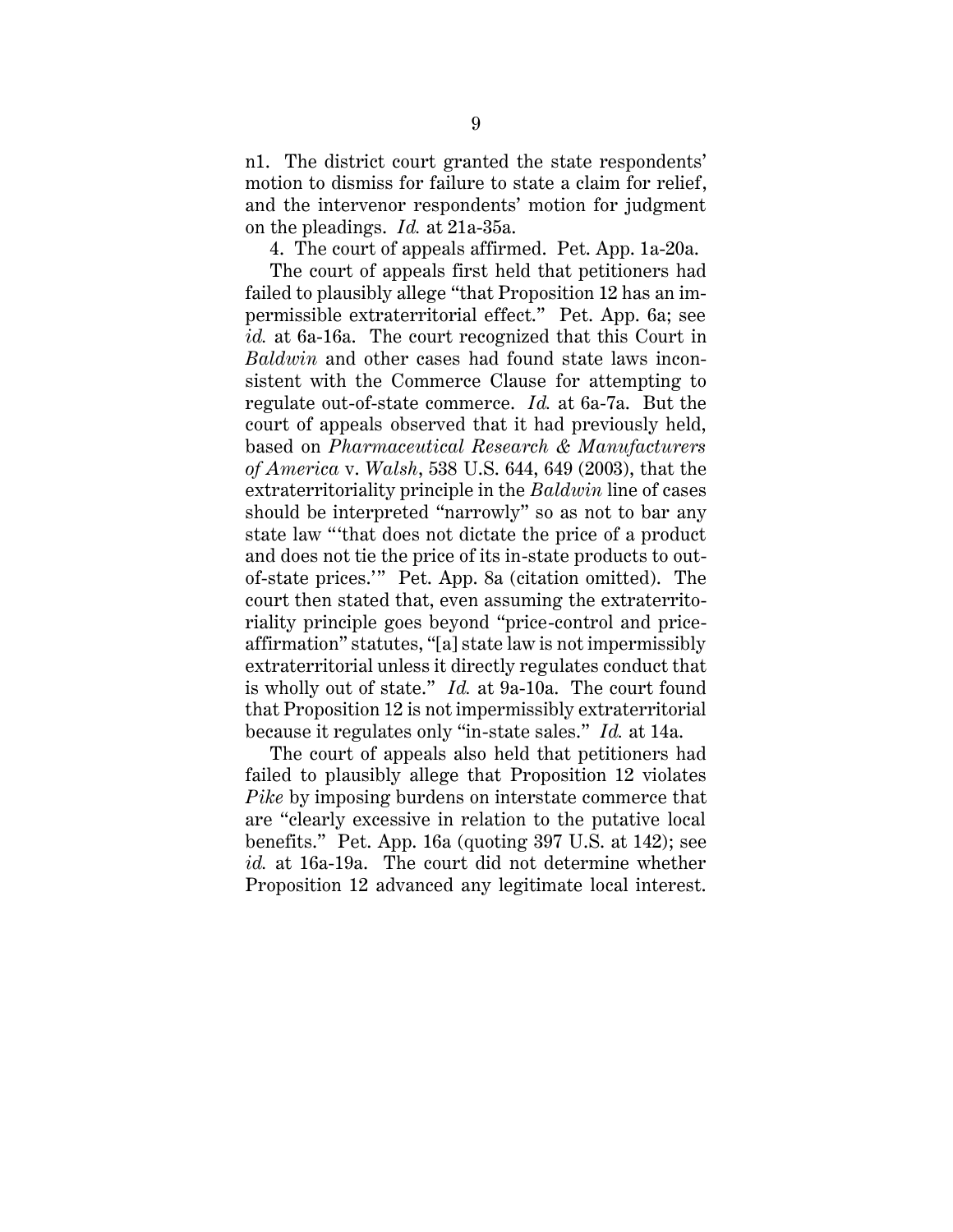See *id.* at 19a. Instead, the court rested on its conclusion that petitioners had failed to show that "Proposition 12 imposes a substantial burden on interstate commerce." *Ibid.* The court acknowledged that petitioners had "plausibly alleged that Proposition 12 will have dramatic upstream effects" on out-of-state farmers "and require pervasive changes to the pork production industry nationwide." *Id.* at 18a-20a. But the court held that "increased costs" on out-of-state producers and "higher costs to consumers" "do not," as a matter of law, "constitute a substantial burden on interstate commerce." *Id.* at 19a; see *id.* at 17a-18a (citing *Exxon Corp.* v. *Governor of Md.*, 437 U.S. 117, 127 (1978)).

#### **SUMMARY OF ARGUMENT**

<span id="page-16-0"></span>A. Informed by the Constitution's history, this Court has interpreted the Commerce Clause to forbid state laws that do not "regulate[] even-handedly to effectuate a legitimate local public interest" or that impose "burden[s]" on interstate commerce that are "clearly excessive in relation to the putative local benefits." *Pike* v. *Bruce Church, Inc.*, 397 U.S. 137, 142 (1970). The Court has further observed that States "ha[ve] no power to project [their] legislation" into other States by directly regulating commerce there. *Baldwin* v. *G. A. F. Seelig, Inc.*, 294 U.S. 511, 521 (1935).

B. The court of appeals erred in holding that petitioners failed to state a claim that Proposition 12 is unconstitutional under *Pike*. Proposition 12's primary purpose is to prevent what California considers "cruel[]" treatment of animals by "phasing out" hog-farming methods that other States allow. Pet. App. 37a. But California "has no legitimate interest in protecting" the welfare of animals located outside the State. *Edgar* v. *MITE Corp.*, 457 U.S. 624, 644 (1982). Proposition 12's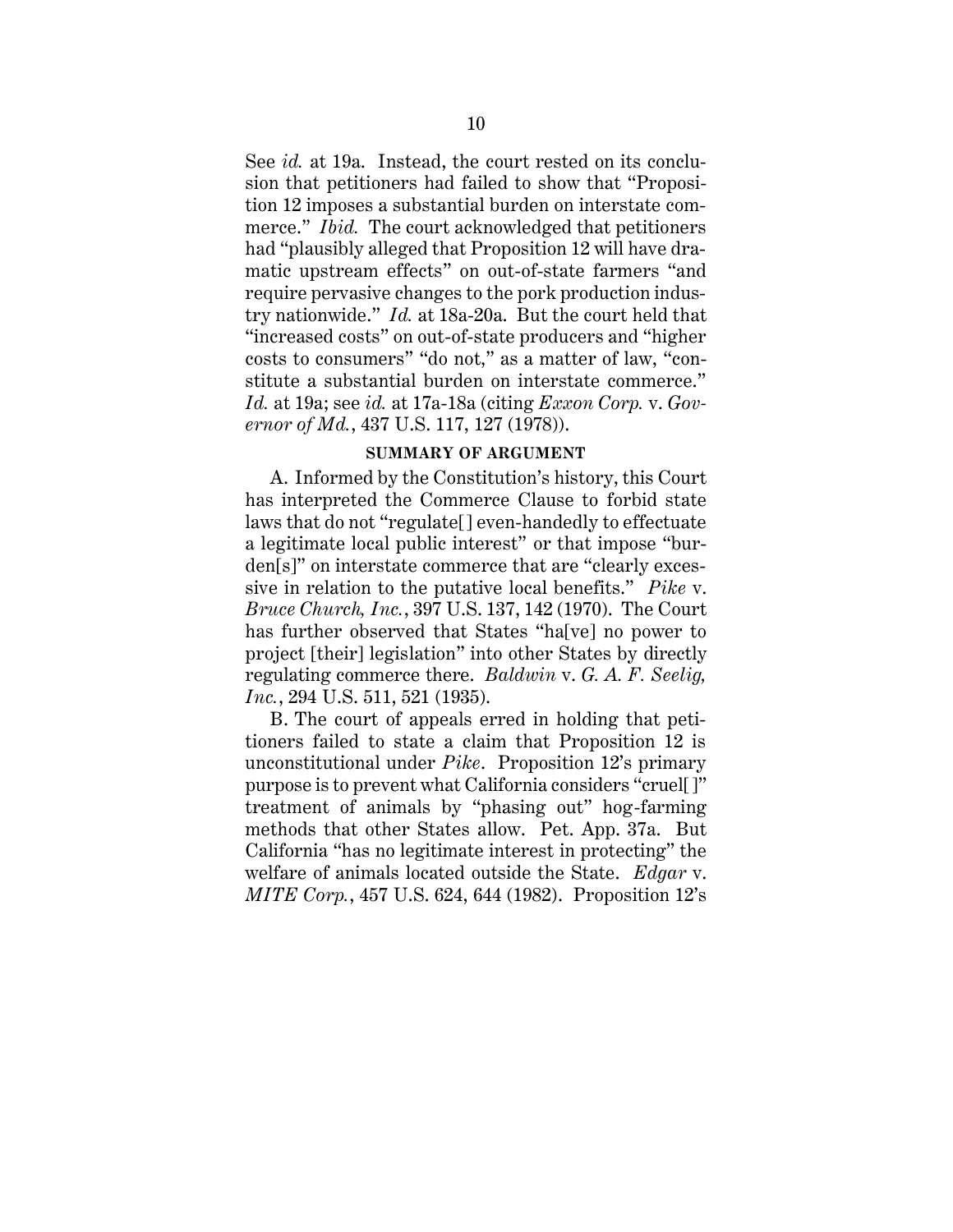sales ban is aimed at "cruelty" to animals that occurs entirely outside California and has no impact within California. The State may not "extend [its] police power [over animal welfare] beyond its jurisdictional bounds" by regulating out-of-state activity with no in-state impact based on a philosophical objection. *C & A Carbone, Inc.* v. *Town of Clarkstown*, 511 U.S. 383, 393 (1994).

California's other asserted justification for Proposition 12 is protecting "the health and safety of California consumers." Pet. App. 37a. But petitioners plausibly allege that Proposition 12 has no genuine health-andsafety justification. And the California Department of Food and Agriculture has stated that Proposition 12's confinement standards are not "accepted as standards within the scientific community to reduce human foodborne illness." *Id.* at 75a-76a.

Petitioners further allege that Proposition 12 will impose hundreds of millions of dollars in costs on outof-state pork producers and will actually *diminish* sow welfare. If petitioners prove their allegations, then those substantial burdens on interstate commerce are "clearly excessive in relation to" what petitioners allege to be insubstantial or non-existent "local benefits." *Pike*, 397 U.S. at 142.

C. Because petitioners have stated a claim that Proposition 12 does not advance any legitimate in-state interest, this Court need not determine the scope of the *Baldwin* prohibition on extraterritorial regulation or whether Proposition 12 is independently an impermissible extraterritorial regulation. But whatever the scope of *Baldwin* as a distinct line of dormant Commerce Clause jurisprudence, the court of appeals misread this Court's extraterritorial-regulation cases to preclude only state laws that regulate out-of-state prices. The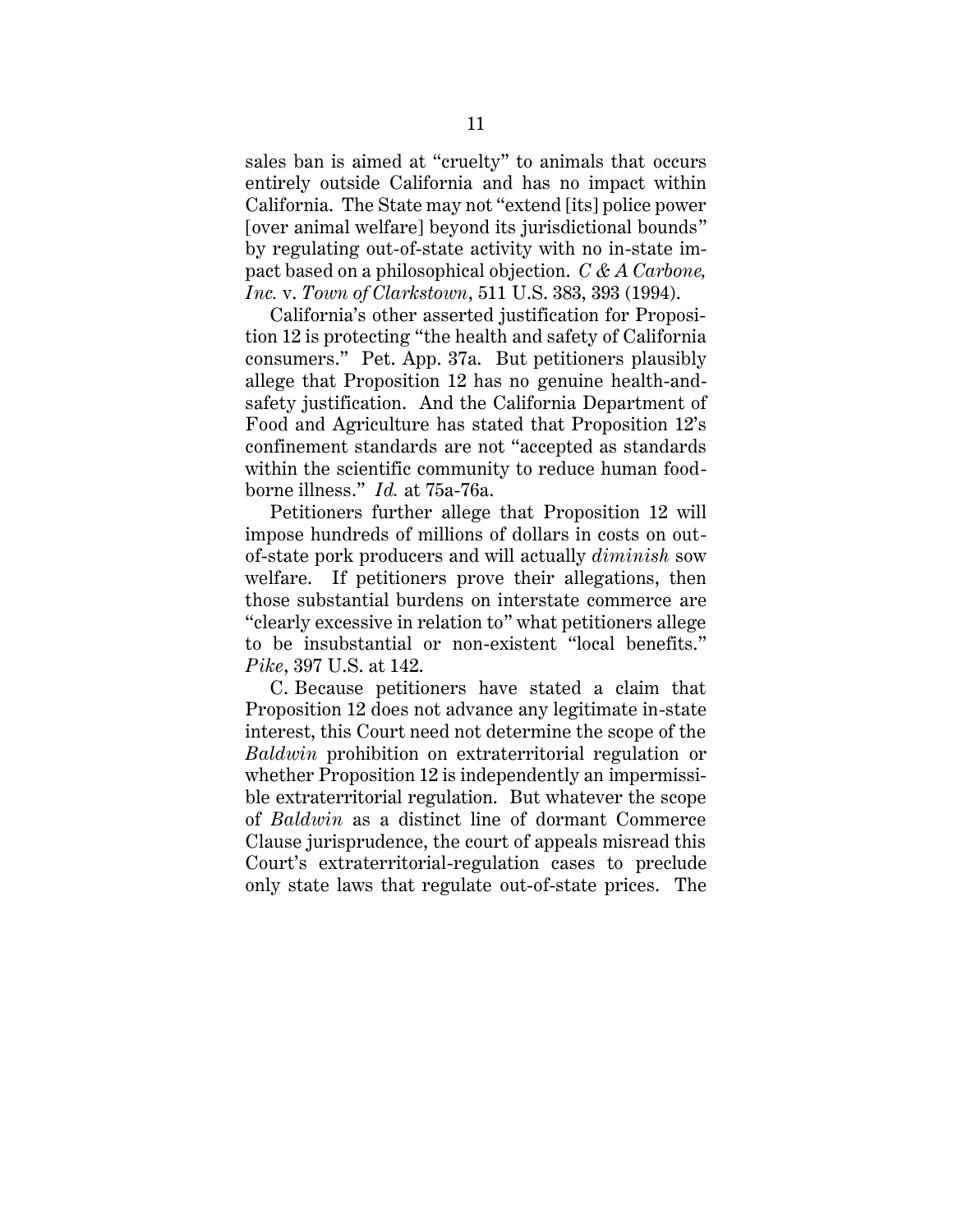reasoning of this Court's decisions indicates that the Commerce Clause is broader: States may not "condition importation" of products on such non-price factors as "proof of a satisfactory wage scale in factory or shop[]." *Baldwin*, 294 U.S. at 524. And States may not otherwise regulate out-of-state entities by banning products that pose no threat to public health or safety based on philosophical objections to out-of-state production methods or public policies that have no impact in the regulating State. See, *e.g.*, *C & A Carbone*, 511 U.S. at 393; *Edgar*, 457 U.S. at 642 (plurality opinion).

#### **ARGUMENT**

## <span id="page-18-1"></span><span id="page-18-0"></span>**A. The Commerce Clause Prohibits State Laws That Unduly Restrict Interstate Commerce**

This Court "ha[s] long held that" the Commerce Clause, in addition to conferring power on Congress, "prohibits state laws that unduly restrict interstate commerce." *Tennessee Wine & Spirits Retailers Ass'n* v. *Thomas*, 139 S. Ct. 2449, 2459 (2019); see *South Dakota* v. *Wayfair, Inc.*, 138 S. Ct. 2080, 2090 (2018). The Court has observed that, "without the dormant Commerce Clause, we would be left with a constitutional scheme that those who framed and ratified the Constitution would surely find surprising." *Tennessee Wine*, 139 S. Ct. at 2460.

## <span id="page-18-2"></span>*1. The Commerce Clause safeguards a vibrant interstate market and a cooperative Union of sovereign States*

The Commerce Clause reflects a "central concern of the Framers": "the conviction that in order to succeed, the new Union would have to avoid the tendencies toward economic Balkanization that had plagued relations among the Colonies and later among the States under the Articles of Confederation." *Tennessee Wine*, 139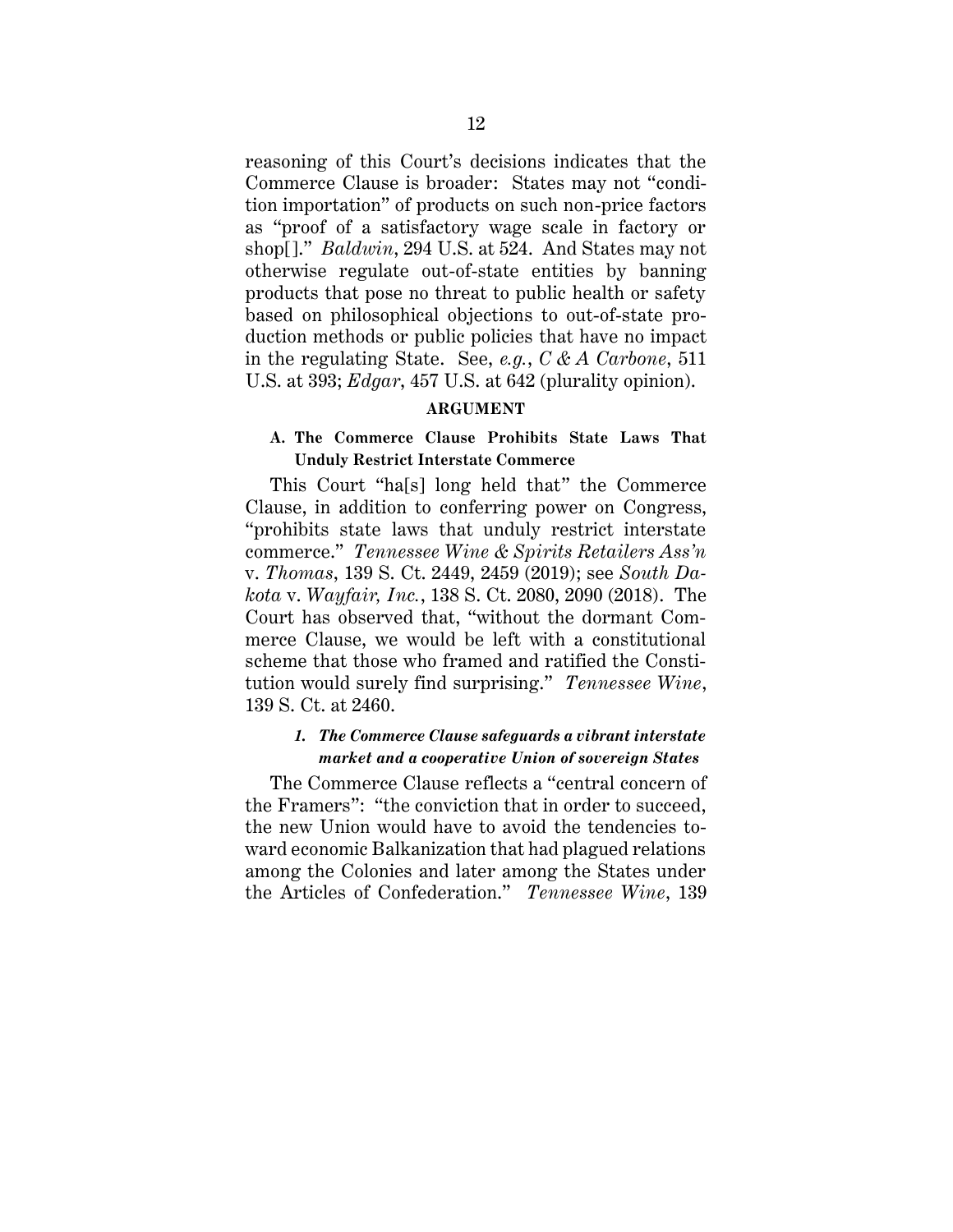S. Ct. at 2461 (citation omitted). After the Revolution, "States notoriously obstructed the interstate shipment of goods," "'cutting off the very lifeblood of the nation.'" *Id.* at 2460 (citation omitted); see John Fiske, *The Critical Period of American History: 1783-1789*, at 144-147 (1899). The harm to the new Nation was not solely economic: the States' dueling commercial policies prevented "any harmony [or] cooperation for the general welfare" and created a "perpetual source of irritation and jealousy" that "threaten[ed] at once the peace and safety of the Union." 1 Joseph Story, *Commentaries on the Constitution of the United States* §§ 259-260, at 239- 240 (1833) (Story's *Commentaries*). As each State "'legislate[d] according to its estimate of its own interests \*\*\* and the local advantages or disadvantages of its position in a political or commercial view," the Union "drift[ed] toward anarchy." *H.P. Hood & Sons, Inc.* v. *Du Mond*, 336 U.S. 525, 533 (1949) (quoting Story's *Commentaries* § 259, at 240).

"[A]ddress[ing] this critical problem" was "an immediate reason for calling the Constitutional Convention." *Tennessee Wine*, 139 S. Ct. at 2460-2461. Once in Philadelphia, the delegates' discussion of the federal power to regulate interstate commerce focused on "the removal of state trade barriers." *Id.* at 2460. "[A]nd when the Constitution was sent to the state conventions, fostering free trade among the States was prominently cited as a reason for ratification." *Ibid.* (citing, *inter alia*, *The Federalist No. 11*, at 88-89 (Hamilton) (Clinton Rossiter ed. 1961)).

That history has informed this Court's decisions interpreting the Commerce Clause to prohibit state regulations that unduly restrict interstate commerce. The Court has derived that interpretation from "the Consti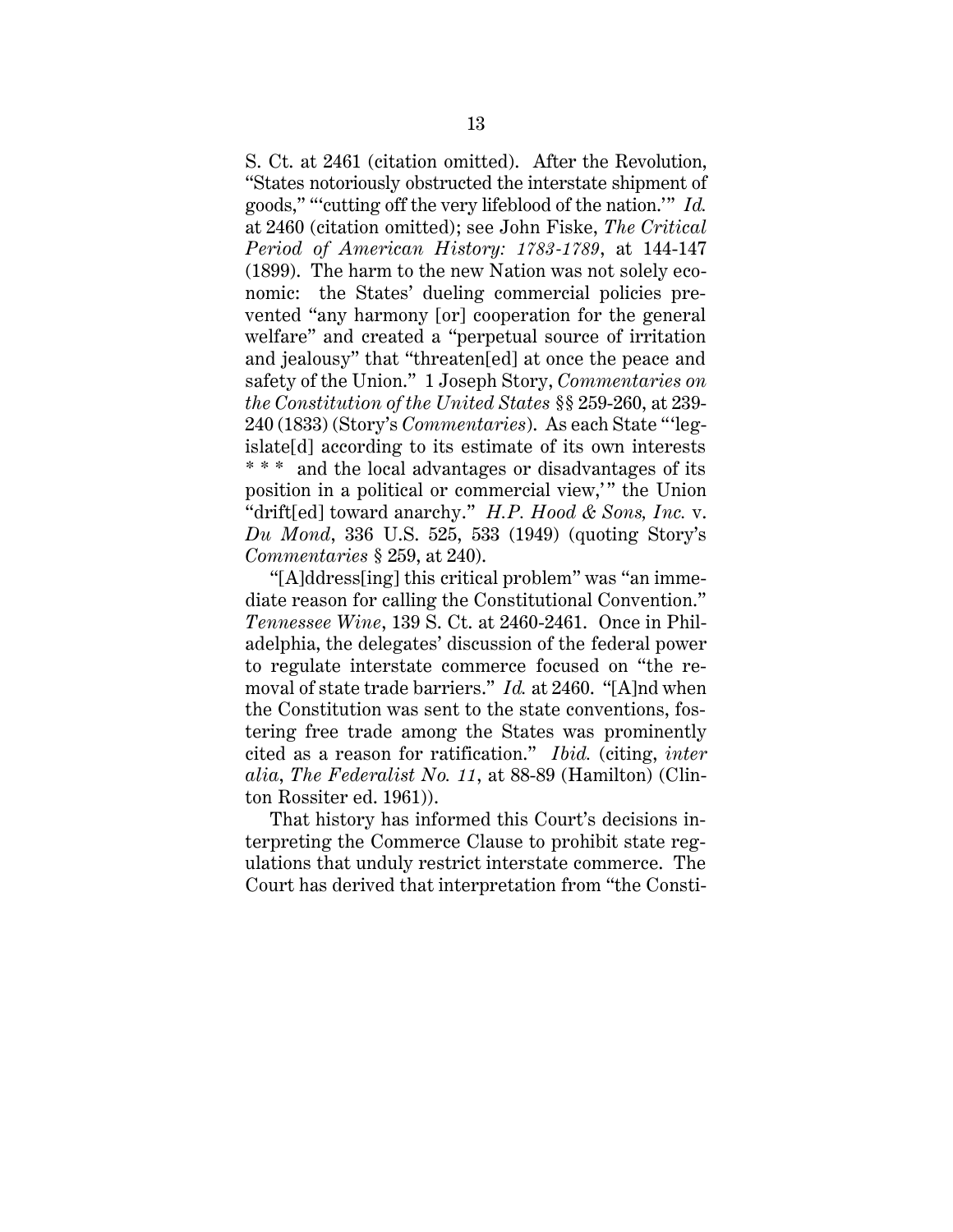tution's special concern both with the maintenance of a national economic union unfettered by state-imposed limitations on interstate commerce and with the autonomy of the individual States within their respective spheres." *Healy* v. *The Beer Inst., Inc.*, 491 U.S. 324, 335-336 (1989) (footnote omitted). The dormant Commerce Clause thus is grounded in and reinforces the "principles of interstate federalism embodied" throughout the Constitution. *World-Wide Volkswagen Corp.* v. *Woodson*, 444 U.S. 286, 293 (1980). "[T]he Framers \* \* \* intended that the States retain many essential attributes of sovereignty," and "[t]he sovereignty of each State, in turn, implied a limitation on the sovereignty of all of its sister States." *Ibid.* Accordingly, States may not transgress "the inherent limits of [their] authority" by attempting to "directly control[] commerce occurring wholly outside" their "boundaries." *Healy*, 491 U.S. at 336. This Court's dormant Commerce Clause cases have also considered whether, if "many or every" other State "adopted similar legislation," the result would be "the kind of competing and interlocking local economic regulation that the Commerce Clause was meant to preclude." *Id.* at 336-337; see, *e.g.*, *Southern Pac. Co.* v. *Arizona ex rel. Sullivan*, 325 U.S. 761, 775 (1945).

#### <span id="page-20-0"></span>*2. States must not excessively burden or directly regulate commerce in other States*

This Court has identified "two primary principles that mark the boundaries of a State's authority to regulate interstate commerce." *Wayfair*, 138 S. Ct. at 2090. First, a State "may not discriminate against interstate commerce." *Id.* at 2091. Second, even when a State "regulates even-handedly," this Court's decision in *Pike* v. *Bruce Church, Inc.*, 397 U.S. 137 (1970), holds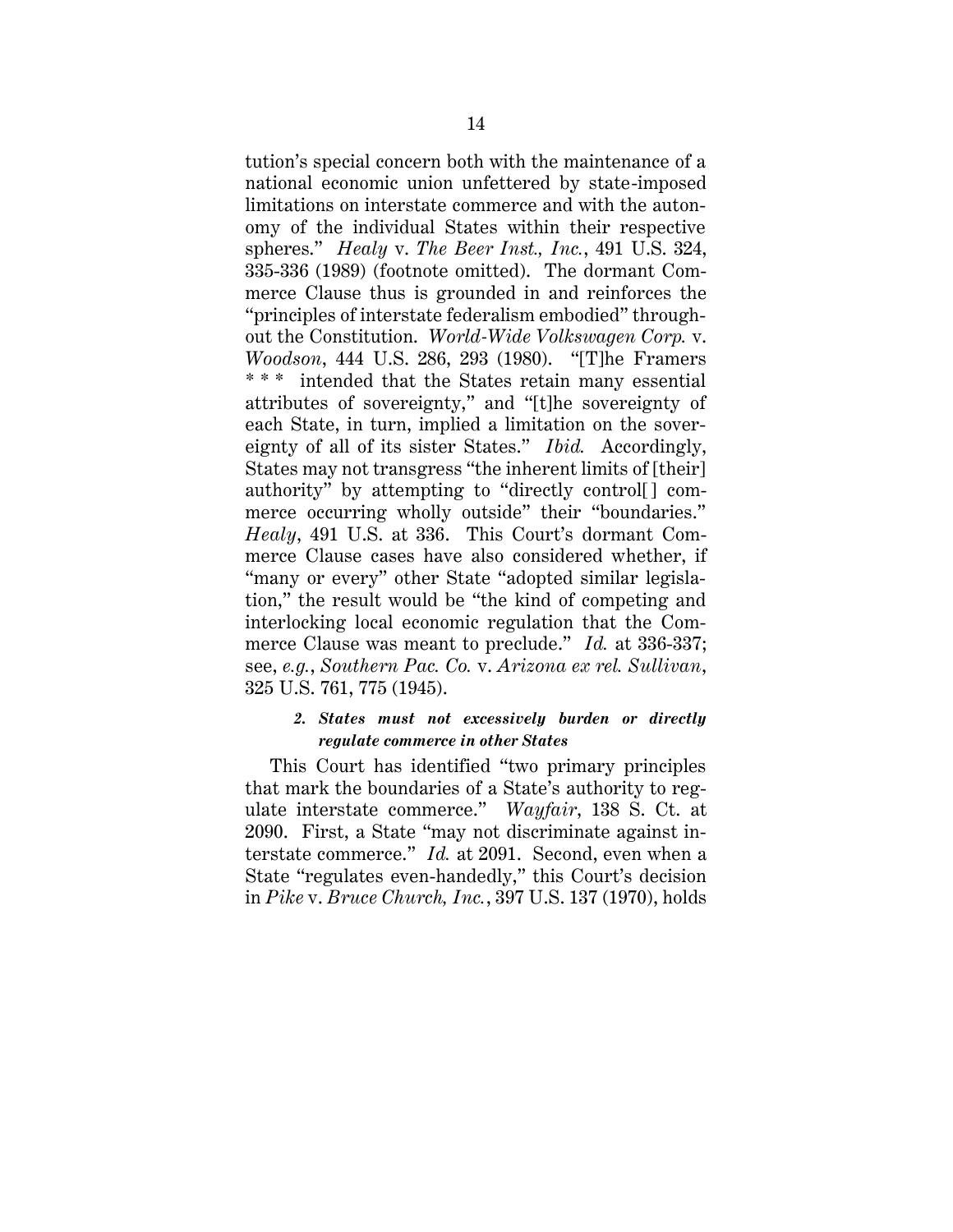that state laws must "effectuate a legitimate local public interest" and must not impose "burden[s]" on interstate commerce that are "clearly excessive in relation to the putative local benefits." *Id.* at 142. The Court in *Pike* held that, "[i]f a legitimate local purpose is found, then the question becomes one of degree." *Ibid.* "[T]he extent of the burden that will be tolerated \* \* \* depend[s] on the nature of the local interest involved, and on whether it could be promoted as well with a lesser impact on interstate activities." *Ibid*.

This Court has explained that those "two principles" are "subject to exceptions and variations." *Wayfair*, 138 S. Ct. at 2091. Most relevant here, a State may not "'project[] its legislation' into other States, and directly regulate[] commerce therein." *Brown-Forman Distillers Corp.* v. *New York State Liquor Auth.*, 476 U.S. 573, 584 (1986) (cited in *Wayfair*, 138 S. Ct. at 2091) (brackets altered; citation omitted). The Court described that principle in *Baldwin* v. *G. A. F. Seelig, Inc.*, 294 U.S. 511 (1935), which invalidated a New York statute prohibiting companies from selling milk in New York unless they paid out-of-state dairy farmers the same price required to be paid to New York dairy farmers. *Id.* at 519, 521-526. The Court held that "New York has no power to project its legislation into Vermont by regulating the price to be paid in that state for milk acquired there." *Id.* at 521; see *Edgar* v. *MITE Corp.*, 457 U.S. 624, 643 (1982) (plurality opinion) ("[A]ny attempt 'directly' to assert extraterritorial jurisdiction over persons or property would offend sister States and exceed the inherent limits of the State's power.") (quoting *Shaffer* v. *Heitner*, 433 U.S. 186, 197 (1977)); see also *Healy*, 491 U.S. at 333 n.9 (holding that the *Edgar* plurality "significantly illuminate[d] the contours of the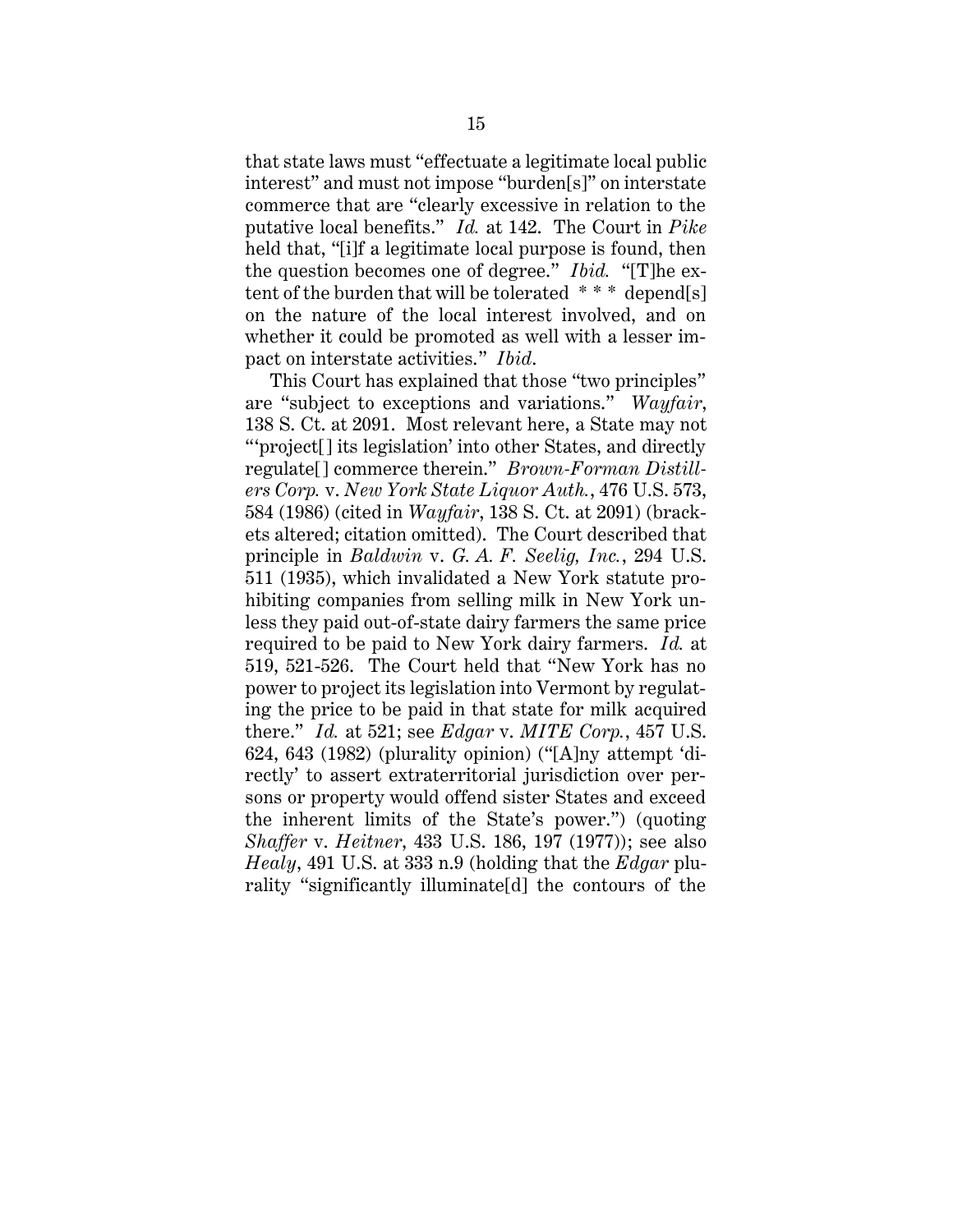constitutional prohibition on extraterritorial legislation"). The Court has further held that, even if a state regulation is "triggered only by sales" within the State, that "mere fact \* \* \* does not validate the law if it regulates \* \* \* out-of-state transactions." *Brown-Forman*, 476 U.S. at 580; see *Baldwin*, 294 U.S. at 521-522.

While *Baldwin*'s description of impermissible extraterritorial regulation is sometimes treated as a distinct principle under the Commerce Clause, *e.g.*, Pet. App. 6a-16a, this Court has "recognized that there is no clear line separating the category of state regulation that is virtually *per se* invalid under the Commerce Clause, and the category subject to the *Pike* v. *Bruce Church* balancing approach," *Brown-Forman*, 476 U.S. at 579; see *Raymond Motor Transp., Inc.* v. *Rice*, 434 U.S. 429, 440-441 (1978) ("[E]xperience teaches that no single conceptual approach identifies all of the factors that may bear on" the "distinction between permissible and impermissible impact upon interstate commerce."). "In either situation the critical consideration is the overall effect of the statute on both local and interstate activity." *Brown-Forman*, 476 U.S. at 579. Then-Judge Gorsuch aptly analogized this Court's dormant Commerce Clause precedents to antitrust law, with *Pike* as "a kind of 'rule of reason' balancing test providing the background rule of decision," and "more demanding '*per se*' rules applied to discrete subsets of cases where, over time, the Court has developed confidence that the challenged conduct is almost always likely to prove problematic and a more laborious inquiry isn't worth the cost." *Energy & Env't Legal Inst.* v. *Epel*, 793 F.3d 1169, 1172 (10th Cir.), cert. denied, 577 U.S. 1043 (2015).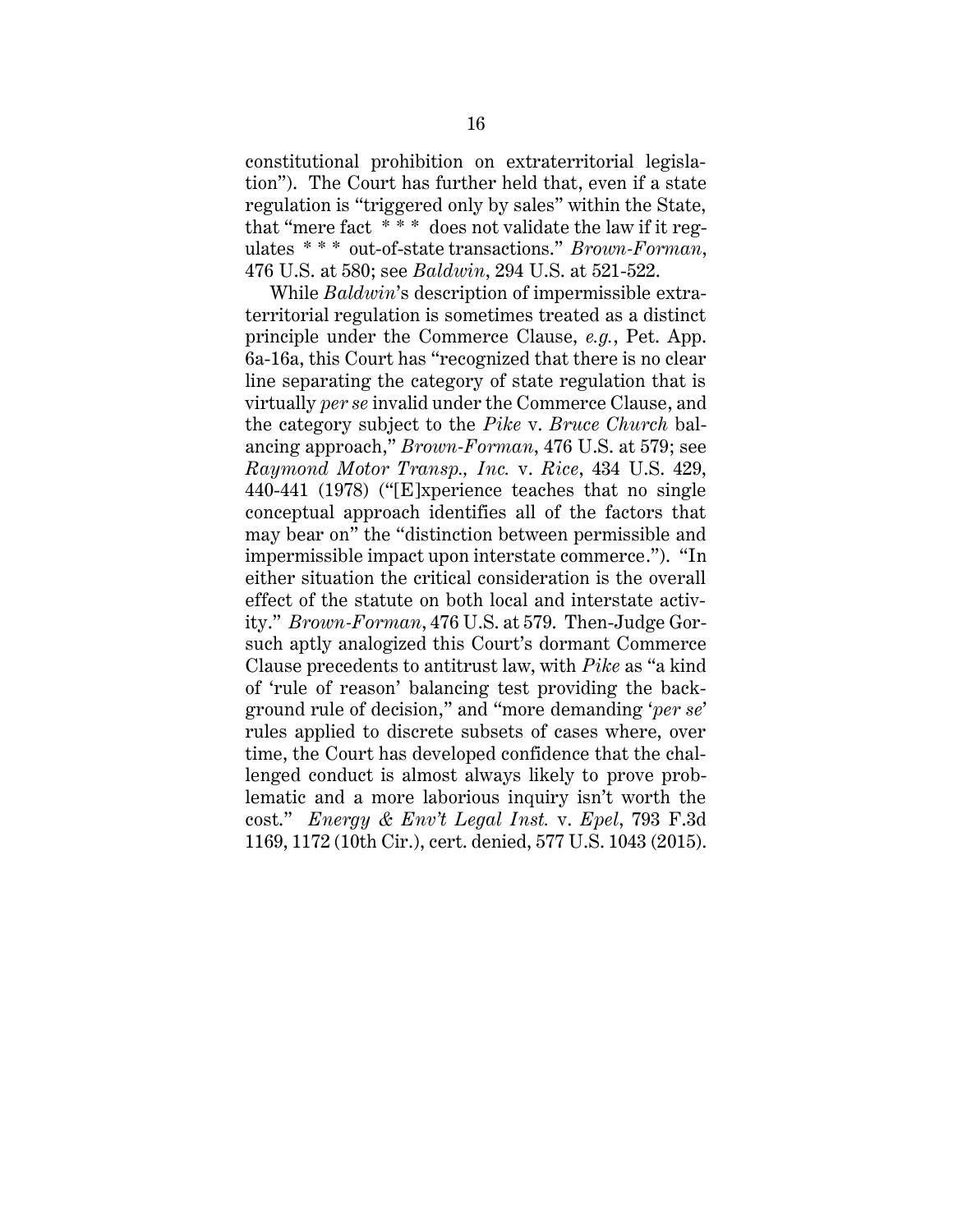#### <span id="page-23-0"></span>**B. Petitioners Plausibly Allege That Proposition 12 Unduly Restricts Interstate Commerce Under** *Pike*

This Court can and should resolve this case by holding that, assuming the facts alleged in petitioners' complaint are true, the court of appeals erred in holding (Pet. App. 16a-19a) that petitioners failed to state a claim that Proposition 12 is unconstitutional under *Pike* because it advances no legitimate in-state interest and imposes substantial burdens on interstate commerce.

#### <span id="page-23-1"></span>*1. States must demonstrate a legitimate interest to justify substantial burdens on interstate commerce*

Both before and after *Pike*, this Court has found that various state laws violated the Commerce Clause because they burdened interstate commerce without an adequate local justification.

For example, this Court invalidated the Illinois statute regulating corporate takeovers in *Edgar*, which was not limited to offers for entities incorporated in Illinois but extended to any "issuer of securities of which shareholders located in Illinois own 10%," as well as any corporation with "its principal executive office in Illinois" and a certain percentage of its business there. 457 U.S. at 627. The Court held that statute "unconstitutional under the test of *Pike.*" *Id.* at 643; see *id.* at 643-646.<sup>2</sup> The Court found that the law's "nationwide reach" imposed a "substantial" burden on interstate securities transactions, *id.* at 643, that "outweigh[ed]" the State's "legitimate local interests" in protecting resident shareholders and regulating Illinois corporations, *id*. at 644. The Court explained that, "[w]hile protecting local in-

 $2$  A plurality of the Court would have held that the Illinois statute also violated the extraterritoriality principle by "regulat[ing] directly \* \* \* commerce wholly outside the State." *Edgar*, 457 U.S. at 643.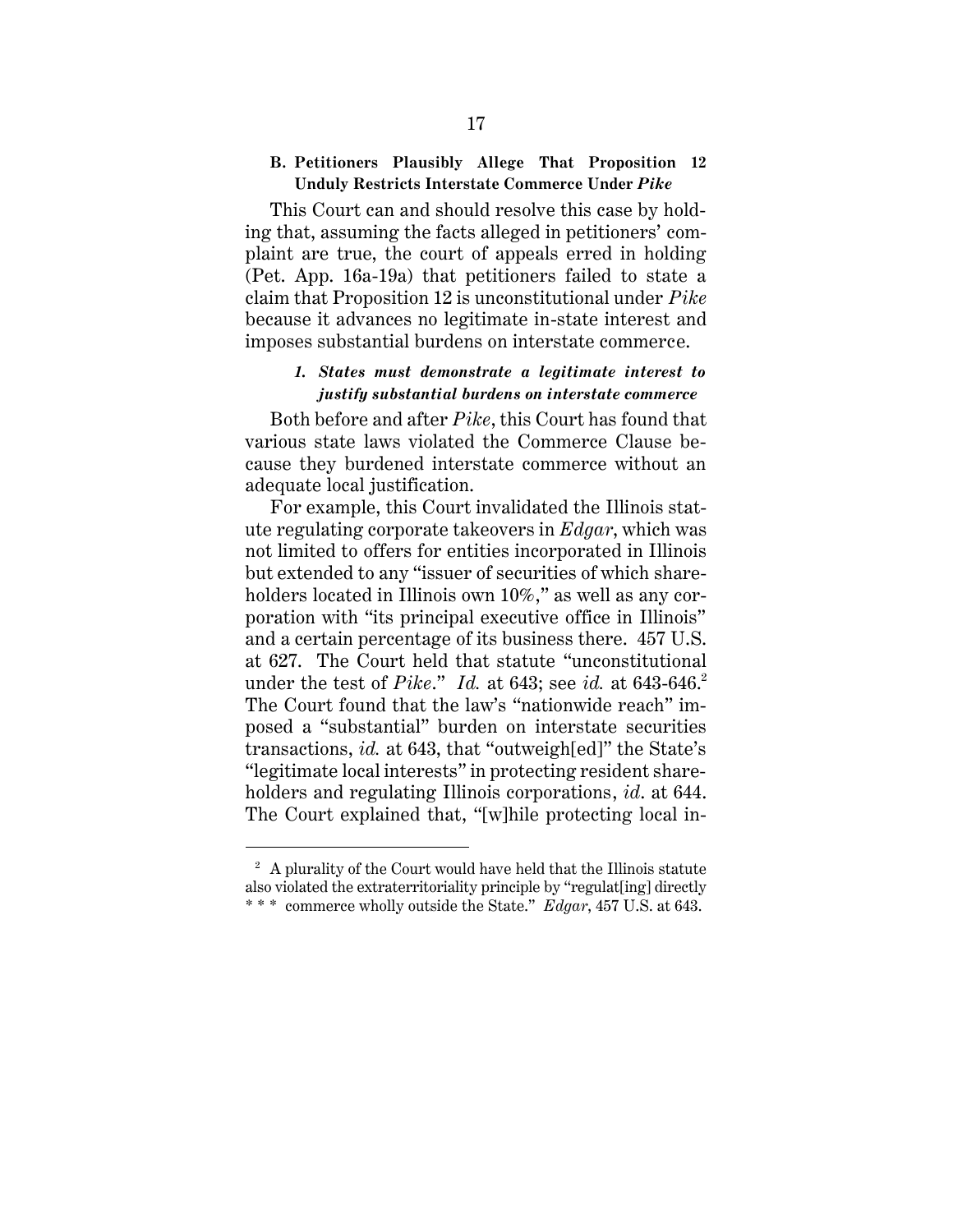vestors is plainly a legitimate state objective, the State has no legitimate interest in protecting nonresident shareholders" or regulating the "internal affairs" of non-Illinois companies. *Id.* at 644, 646. And in any event, Illinois' protections for in-state shareholders were, "for the most part, speculative." *Id*. at 645.

Other cases reinforce the conclusion that a State must affirmatively establish—not merely recite—a legitimate and substantial local interest to justify burdens on interstate commerce. In *Southern Pacific*, this Court invalidated an Arizona law prohibiting operation of a train with more than 14 passenger or 70 freight cars in the State, 325 U.S. at 763, even though it was "standard [industry] practice" to operate longer trains, *id.* at 771. The Court found "no reasonable relation" between the Arizona law and safety. *Id.* at 775. And the Court determined that the statute would "impose[] a serious burden" on interstate commerce, *id.* at 773, because "[i]f one state may regulate train lengths, so may all the others, and they need not prescribe the same maximum limitation," *id.* at 775. The result would be to require that interstate trains "be broken up and reconstituted as they enter each state" to comply with "varying [length] limitations," or else railroads would be forced to "conform to the lowest train limit restriction of any of the states through which its trains pass," thereby enabling that state to control railroad operations "both within and without the regulating state." *Id.* at 773.

The Court similarly struck down an Iowa law prohibiting certain large trucks within the State in *Kassel* v. *Consolidated Freightways Corporation of Delaware*, 450 U.S. 662 (1981). The plurality found that the State had "failed to present any persuasive evidence" that the prohibited larger trucks "are less safe" than others, and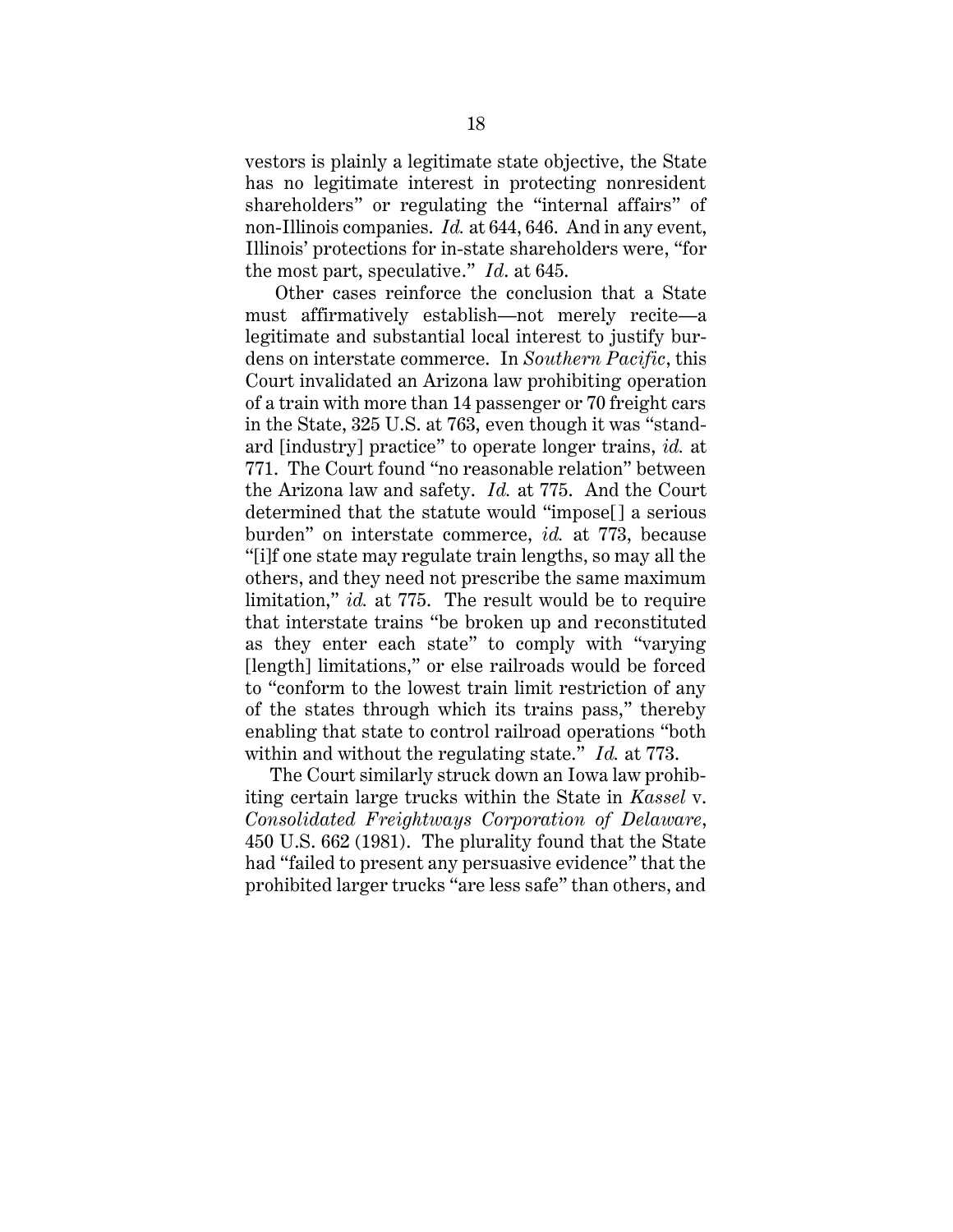it held that the State could not justify a restriction "out of step with the laws of all" neighboring States with such an "illusory" "safety interest." *Id.* at 671; see *id.* at 681 n.1 (Brennan, J., concurring in the judgment) (stating that an "illusory, insubstantial, or nonexistent" safety rationale cannot support a state regulation burdening interstate commerce).

#### <span id="page-25-0"></span>*2. Petitioners plausibly allege that Proposition 12 does not advance a legitimate local interest*

In this case, the court of appeals did not determine whether Proposition 12 advances any legitimate local interest. Pet. App. 19a. That was error. Petitioners plausibly allege that Proposition 12's ban on importing out-of-state pork meat that is traceable to animals that were not housed according to California's standards is unconstitutional under *Pike* because it serves no "legitimate local purpose." 397 U.S. at 142. California has no cognizable interest in the welfare of animals located in other States, and petitioners allege that California's asserted health-and-safety concerns are so speculative as to be illusory.

#### **a. California has no legitimate interest in the housing conditions of out-of-state animals**

i. Proposition 12's primary "purpose," Pet. App. 37a—and according to the California Department of Food and Agriculture, its only substantial purpose, *id.* at 76a—is "to prevent animal cruelty by phasing out" what California voters deem to be "extreme methods of farm animal confinement," *id.* at 37a. Because Proposition 12 has a distinct provision prohibiting "cruel" confinement of animals on California's (few) hog farms, Cal. Health & Safety Code § 25990(a) (West Supp. 2022), the sales ban in practical operation affects only pork de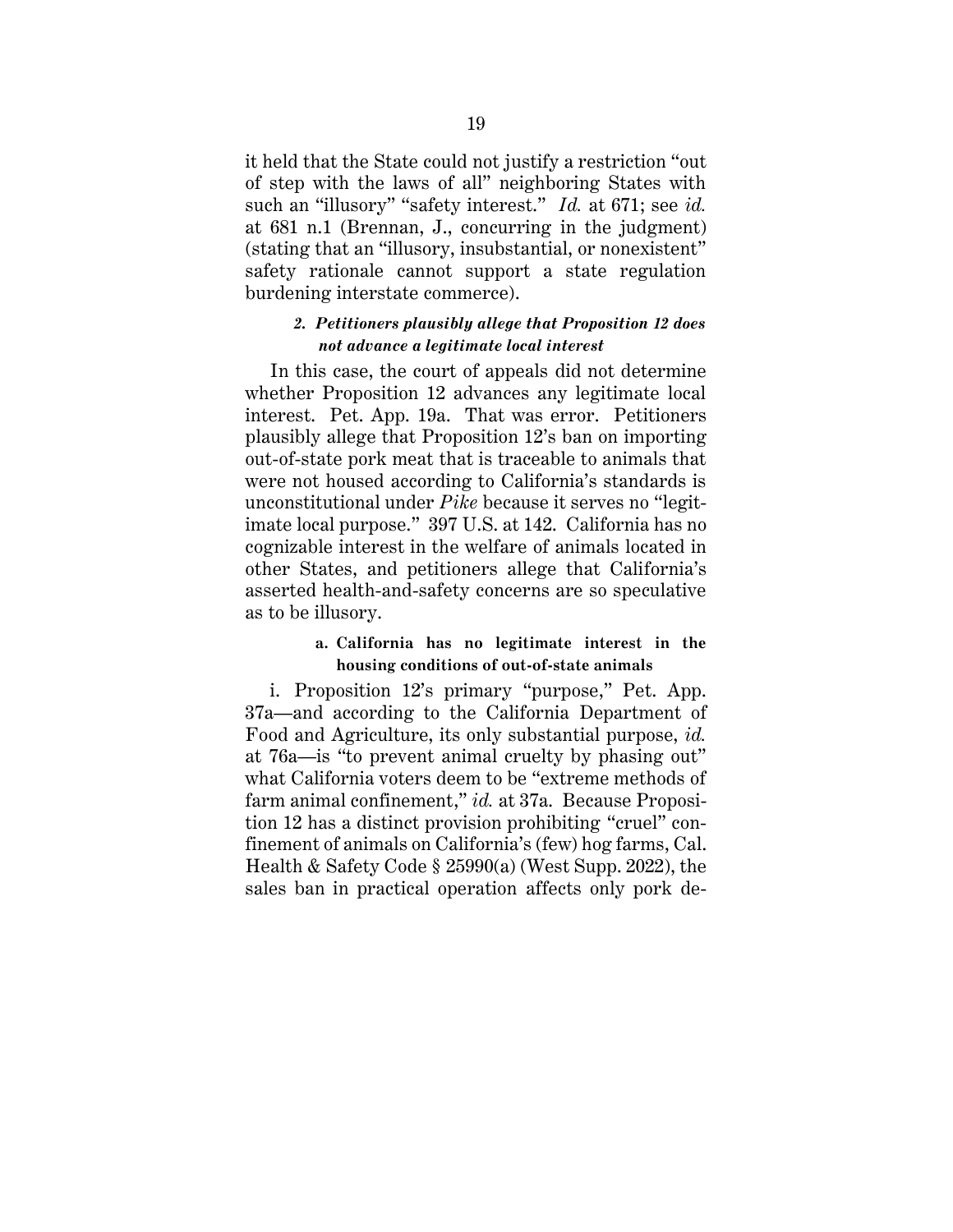rived from the offspring of sows housed on out-of-state farms. Thus, to the extent that animals are harmed by the hog-farming practices that are the target of the sales ban, that harm occurs wholly outside California, and it is entirely complete long before a cut of pork meat derived from the offspring of a covered sow arrives at the California border for sale in that State.

While California undoubtedly has a valid interest in preventing the cruel treatment of animals located within its territory, see, *e.g.*, *United States* v. *Stevens*, 559 U.S. 460, 469 (2010), the "State has no legitimate interest in protecting" the welfare of animals when they are located outside the State, *Edgar*, 457 U.S. at 644. The respective "sovereignty of each State" that is "embodied" in our Constitution, *World-Wide Volkswagen*, 444 U.S. at 293, means that voters in pork-producing States must determine what constitutes "cruel" treatment of animals housed in those States—not voters in California. Cf. *Baldwin*, 294 U.S. at 524. California may not "extend [its] police power [over animal welfare] beyond its jurisdictional bounds," *C & A Carbone, Inc.* v. *Town of Clarkstown*, 511 U.S. 383, 393 (1994), by closing its market to wholesome pork meat—and sending its inspectors to farms in other States—for the purpose of enforcing Californians' judgments about appropriate animal husbandry throughout the Nation. In the court of appeals, respondents cited no precedent of this Court holding that one State's bare philosophical disagreement with the public policy of other States, concerning activities outside the regulating State's borders, qualifies as a legitimate local interest under *Pike*.

California obviously could not directly regulate outof-state farming operations by imposing penalties or other sanctions; such a law would violate the dormant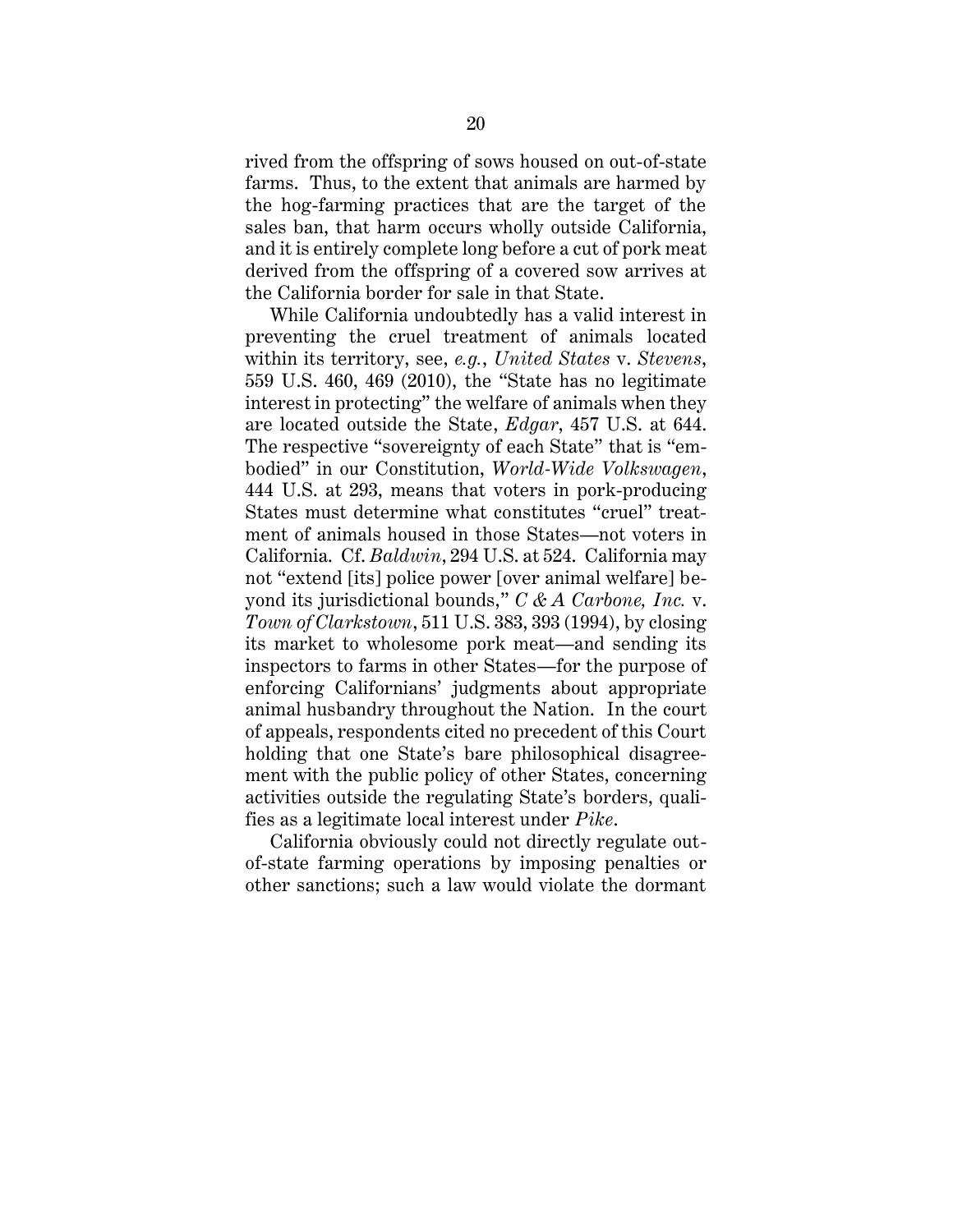Commerce Clause, see *Healy*, 491 U.S. at 336 n.13, and could implicate other constitutional provisions as well, including the Due Process Clause, see *BMW of N. Am., Inc.* v. *Gore*, 517 U.S. 559, 568-574 (1996). And California's attempt to regulate out-of-state entities without a legitimate in-state justification does not become constitutional simply because the State has structured Proposition 12 as a ban on the in-state sale of pork from the offspring of sows confined in a non-compliant manner. See *Brown-Forman*, 476 U.S. at 580 (state law impermissibly targeting out-of-state transactions was not saved by the fact that it was "triggered only by sales" within the regulating State). This Court invalidated the large-truck regulation in *Kassel* and the train-length regulation in *Southern Pacific* even though both applied only to trucks and trains operating in Iowa and Arizona, respectively. See pp. 18-19, *supra*. Those cases would not have come out differently if Iowa and Arizona had asserted an interest in "phasing out" other States' allowance of larger trucks and longer trains, as Proposition 12 attempts to phase out other States' allowance of industry-standard hog-farm pens. Pet. App. 37a.

ii. California's attempt to regulate out-of-state farms based on a philosophical objection to animal-welfare policy in other States makes Proposition 12 "a very different thing" from state laws that would likely survive *Pike* scrutiny because they are directed toward a legitimate *in-state* interest. *Baldwin*, 294 U.S. at 528; see *Department of Revenue of Ky.* v. *Davis*, 553 U.S. 328, 339 (2008) (observing that States' economic regulations "frequently," "though not always," survive *Pike* scrutiny). Proposition 12's animal-welfare justification is unlike, for example, a requirement that out-of-state businesses adhere "to fitting standards of sanitation before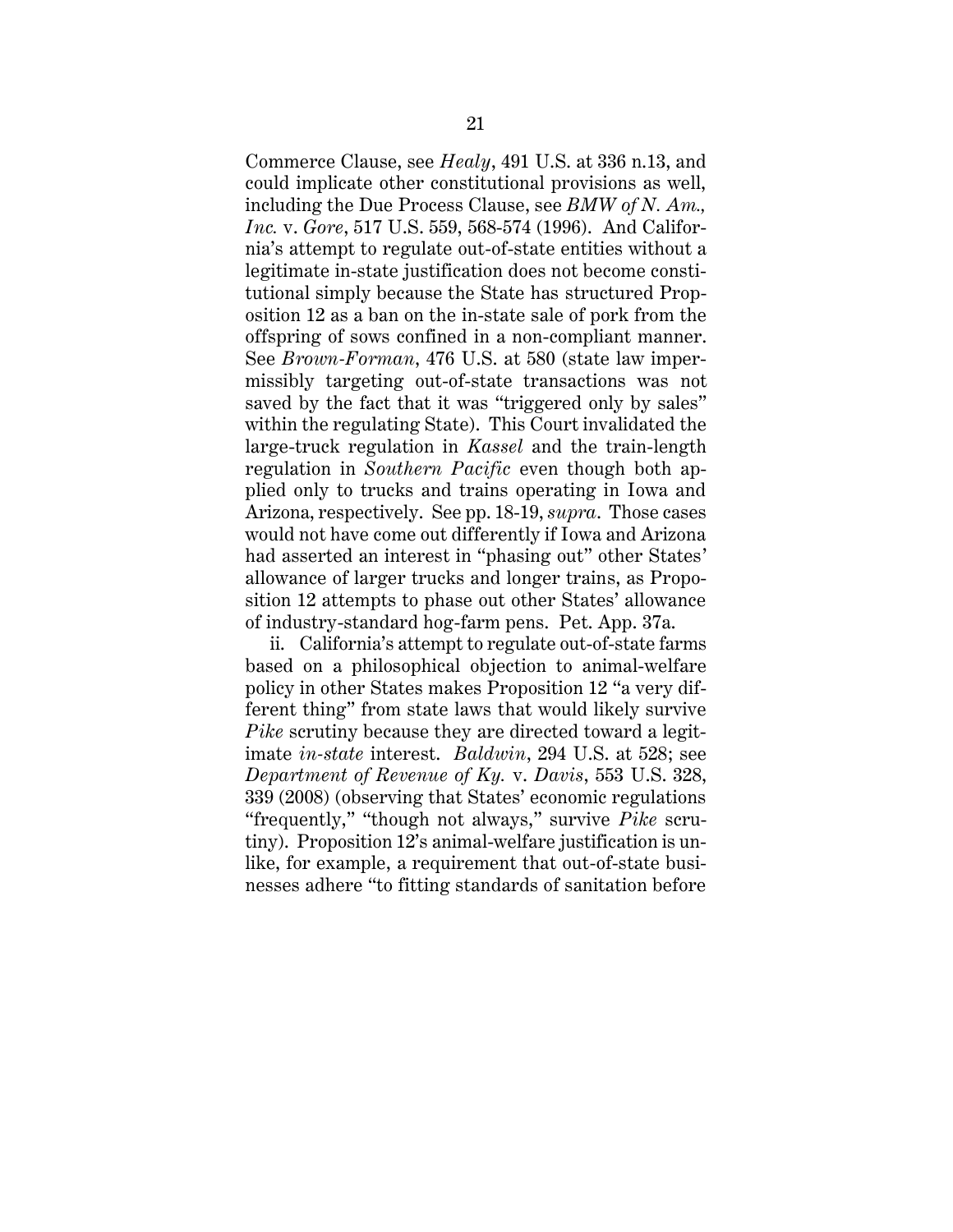the products of the farm or factory may be sold in" the State. *Baldwin*, 294 U.S. at 528. Such a law would advance a State's legitimate interest in protecting its own citizens from hazardous products within the State.

Nor is Proposition 12 comparable to state statutes that seek to prevent or limit environmental harm within the regulating State, which have been upheld against dormant Commerce Clause challenges. See, *e.g.*, *Epel*, 793 F.3d at 1170 (Colorado statute requiring electricity generators to ensure that 20% of electricity sold to Colorado consumers comes from renewable sources); *American Fuel & Petrochemical Mfrs.* v. *O'Keeffe*, 903 F.3d 903, 916 (9th Cir. 2018) (Oregon law regulating sale of transportation fuels served "'substantial state interest' in mitigating the environmental effects of greenhouse gas emissions" within Oregon) (citation omitted), cert. denied, 139 S. Ct. 2043 (2019); *Cotto Waxo Co.* v. *Williams*, 46 F.3d 790, 792-794 (8th Cir. 1995) (Minnesota prohibition on in-state sale of petroleum-based sweeping compounds). Even if even-handed environmental laws end up having substantial effects on out-of-state production, those measures legitimately aim to address harm to persons or property *in the State*. See, *e.g.*, *Minnesota* v. *Clover Leaf Creamery Co.*, 449 U.S. 456, 473 (1981) (state law "promoting conservation of energy and other natural resources and easing solid waste disposal problems" served "substantial state interest"); *United Haulers Ass'n, Inc.* v. *Oneida-Herkimer Solid Waste Mgmt. Auth.*, 550 U.S. 330, 346 (2007) (plurality opinion) (waste control ordinance that "finance[d] \* \* \* waste disposal services" and "increase[d] recycling" served legitimate local interest).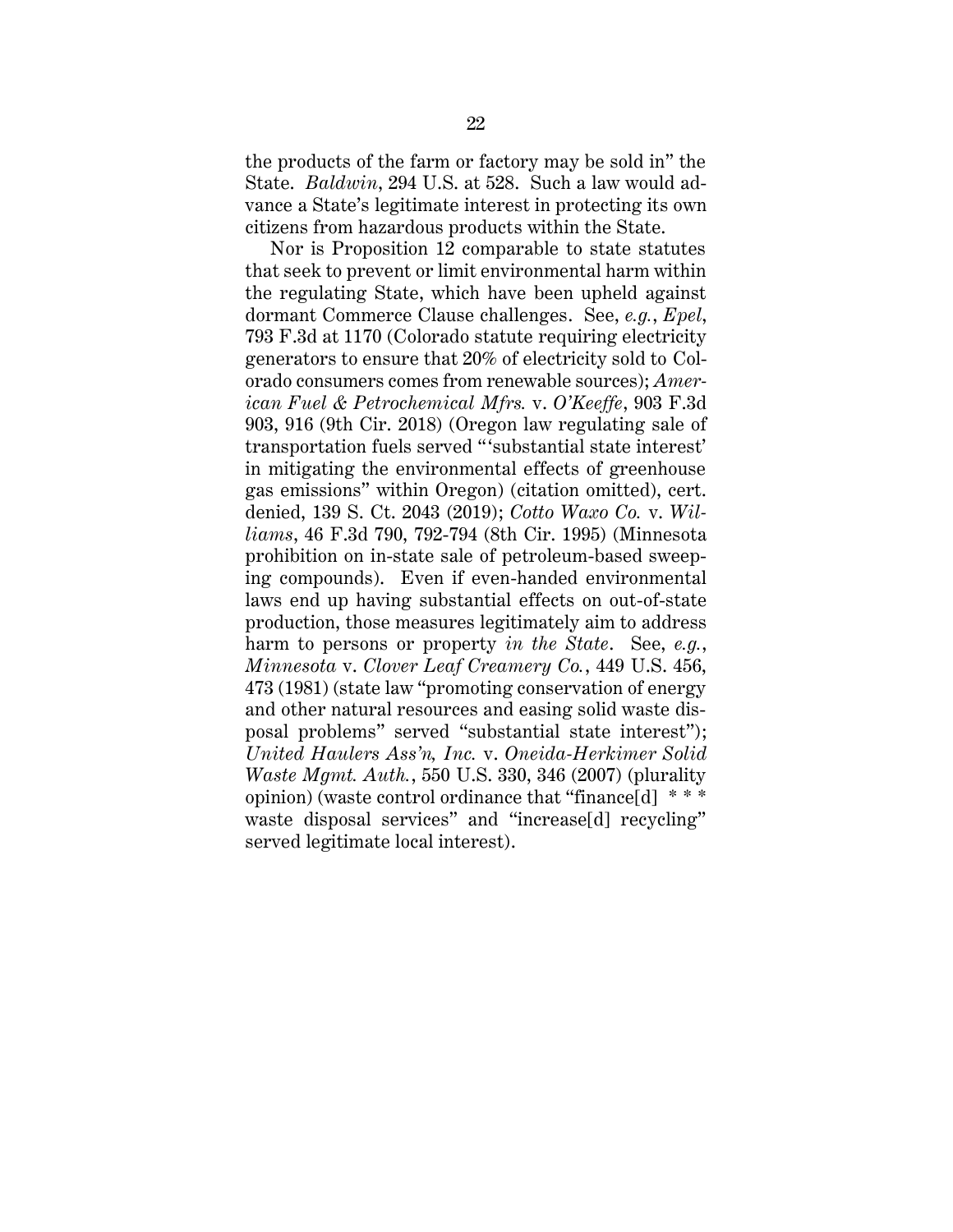iii. At bottom, if California may ban the importation of wholesome pork meat based on philosophical opposition to out-of-state animal-husbandry practices, then "so may all the other[]" States. *Southern Pacific*, 325 U.S. at 775. Other States might well condition in-state sales on even more square feet of space per hog, or on compliance with requirements concerning animals' feed, veterinary care, or virtually any other aspect of animal husbandry. The combined effect of those regulations would be to effectively force the industry to "conform" to whatever State (with market power) is the greatest outlier. *Id.* at 773; cf. *H.P. Hood*, 336 U.S. at 533 (describing how States under the Articles of Confederation legislated according to the "local advantages or disadvantages" or their "political or commercial" "position") (quoting Story's *Commentaries* § 259, at 239-240).

After that, States could invoke their philosophical positions or views of sound public policy to burden interstate commerce in other ways. "The next step [might] be to condition importation upon proof of a satisfactory wage scale" for workers in other States, contrary to the Court's express statement in *Baldwin*. 294 U.S. at 524. Then States might seek to ban the importation of particular out-of-state companies' products as a way of objecting to those companies' business practices anywhere in the world. States' competing "animosities and local prejudices" would create a "perpetual source of irritation and jealousy," Story's *Commentaries* § 260, at 240, and a breakdown in our "national economic union," *Healy*, 491 U.S. at 336.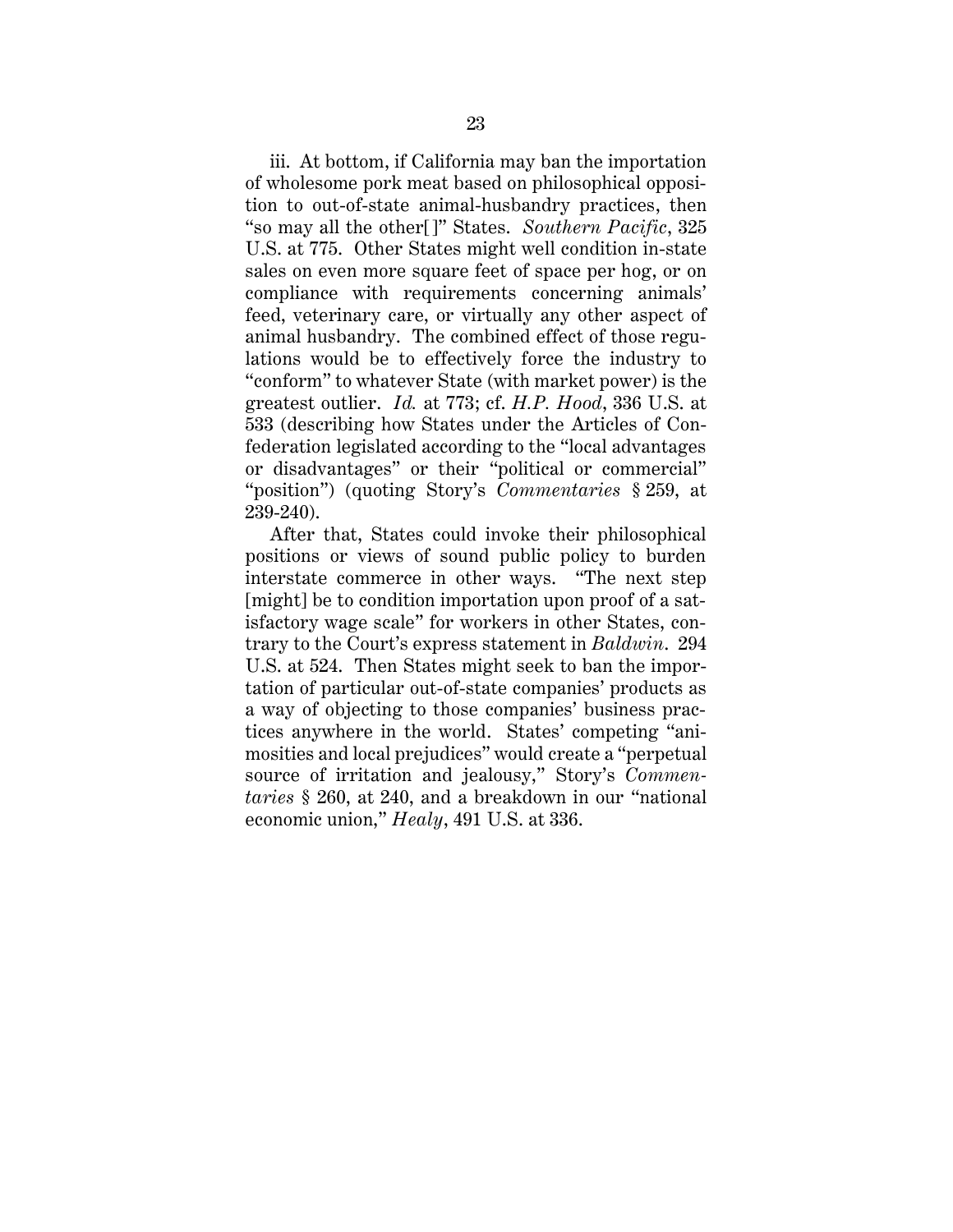#### **b. Petitioners plausibly allege that Proposition 12 has no human health-or-safety benefits**

<span id="page-30-0"></span>California's other asserted justification for Proposition 12 is that the targeted animal-confinement methods "threaten the health and safety of California consumers, and increase the risk of foodborne illness and associated negative fiscal impacts on the State of California." Pet. App. 37a. States have a "legitimate local concern" in protecting the "health" of their citizens within the State—unlike Proposition 12's asserted interest in regulating the welfare of animals located outside the State. *Hunt* v. *Washington State Apple Adver. Comm'n*, 432 U.S. 333, 350 (1977). But that legitimate purpose "does not end the inquiry." *Ibid.* A State law directed toward that objective nevertheless violates the Commerce Clause if, at a minimum, its "total effect \* \* \* as a safety measure \* \* \* is so slight or problematical as not to outweigh the national interest in keeping interstate commerce free from interferences which seriously impede it." *Raymond Motor*, 434 U.S. at 443 (quoting *Bibb* v. *Navajo Freight Lines, Inc.*, 359 U.S. 520, 524 (1959)); see *id.* at 447 (finding state regulations unconstitutional based on their "speculative contribution to highway safety"); see also *Great Atl. & Pac. Tea Co.* v. *Cottrell*, 424 U.S. 366, 375 (1976) (State's "contention" that its statute "serves its vital interests in maintaining the State's health standards borders on the frivolous").

i. The United States is critically interested in ensuring that all pork meat offered for sale throughout the Nation is fit for human consumption: USDA is charged by Congress both with preventing disease in livestock and with ensuring that all pork meat is wholesome and not adulterated. See p. 6, *supra*. But USDA, in performing those responsibilities, has not required farms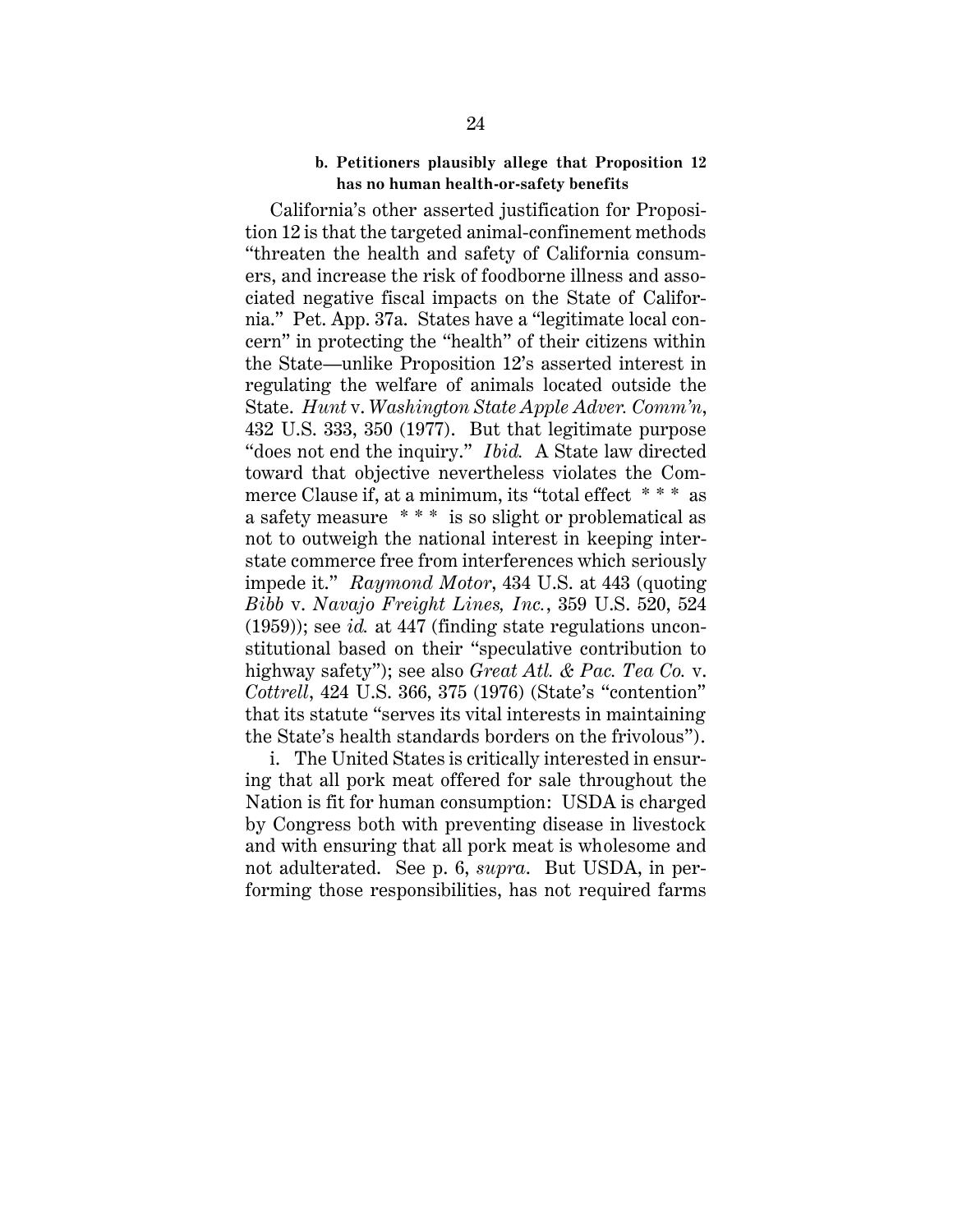to provide a particular square footage per hog in order to assure safe pork meat in the national economy. And the California Department of Food and Agriculture itself has observed that Proposition 12's standards "are not based in specific peer-reviewed published scientific literature or accepted as standards within the scientific community to reduce human food-borne illness," Pet. App. 75a, and would "not directly impact human health and welfare of California residents, worker safety, or the State's environment," *id.* at 55a.

The California Department of Food and Agriculture later stated that it has concluded "only that there is not currently a consensus in peer-reviewed published scientific literature that would allow the [agency] to independently confirm" that Proposition 12 has any healthand-safety benefits, but the agency "does not suggest \* \* \* that it was unreasonable for California's voters to pass" Proposition 12 "as a precautionary measure." Pet. Reply App. 74a. Where a State has introduced evidence or otherwise established a concrete basis to substantiate its law, this Court has afforded latitude to guard against "imperfectly understood" risks, even if they "ultimately prove to be negligible." *Maine* v. *Taylor*, 477 U.S. 131, 148 (1986). But the mere "incantation of a purpose to promote the public health or safety does not insulate a state law from Commerce Clause attack." *Kassel*, 450 U.S. at 670 (plurality opinion). And the Court has invalidated other state laws affecting interstate commerce whose asserted health or safety justifications were ultimately found insubstantial. See *id.* at 671; *Raymond Motor*, 434 U.S. at 443; *Southern Pacific*, 325 U.S. at 775.

ii. In any event, whatever may ultimately be proved at trial, petitioners have plausibly alleged at the present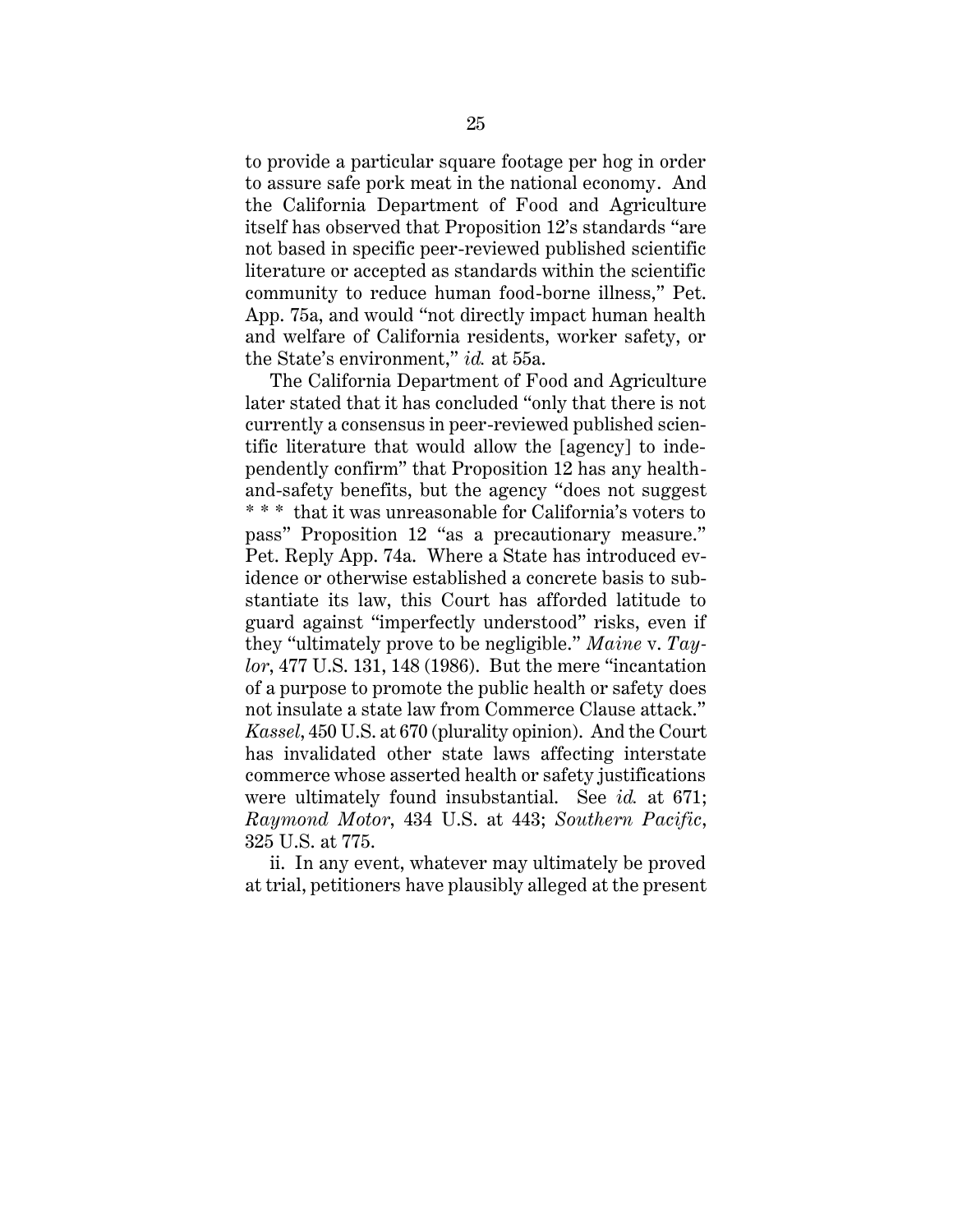pleading stage that Proposition 12 has no legitimate health-and-safety justification.

Notably, Proposition 12's confinement requirements apply only to "breeding pigs." Cal. Health & Safety Code  $\S 25991(a)$  and (f) (West Supp. 2022). But petitioners allege that those pigs generally do not enter the food chain, and when they do, not as products subject to the sales ban. Pet. App. 226a. California's sales ban instead applies to pork products derived largely from breeding pigs' offspring, but the ban does not address *those* animals' housing conditions or welfare. Proposition 12 thus regulates pork meat not based on any asserted deficiency in the quality of the meat itself, but instead based on the confinement conditions of the meat-producing animal's mother. That distinguishes Proposition 12 from traditional state statutes that permissibly "regulate the importation of unhealthy [livestock]," "noxious foods," or other products that "are not proper subjects of commerce." *Baldwin*, 294 U.S. at 525; see *Bowman* v. *Chicago & Nw. Ry. Co.*, 125 U.S. 465, 489 (1888) ("Doubtless the States have power to provide by law suitable measures to prevent the introduction into the States of \* \* \* cattle or meat or other provisions that are diseased or decayed, or otherwise, from their condition and quality, unfit for human use or consumption.").

Even as to the breeding pigs covered by Proposition 12, petitioners plausibly allege that California's confinement standards do not advance human health and safety. Petitioners explain why, in their view, California's standards are "arbitrary," Pet. App. 219a, and "inconsistent with industry practices and standards, generations of producer experience, [and] scientific research," *id.* at 152a; cf. *Southern Pacific*, 325 U.S. at 771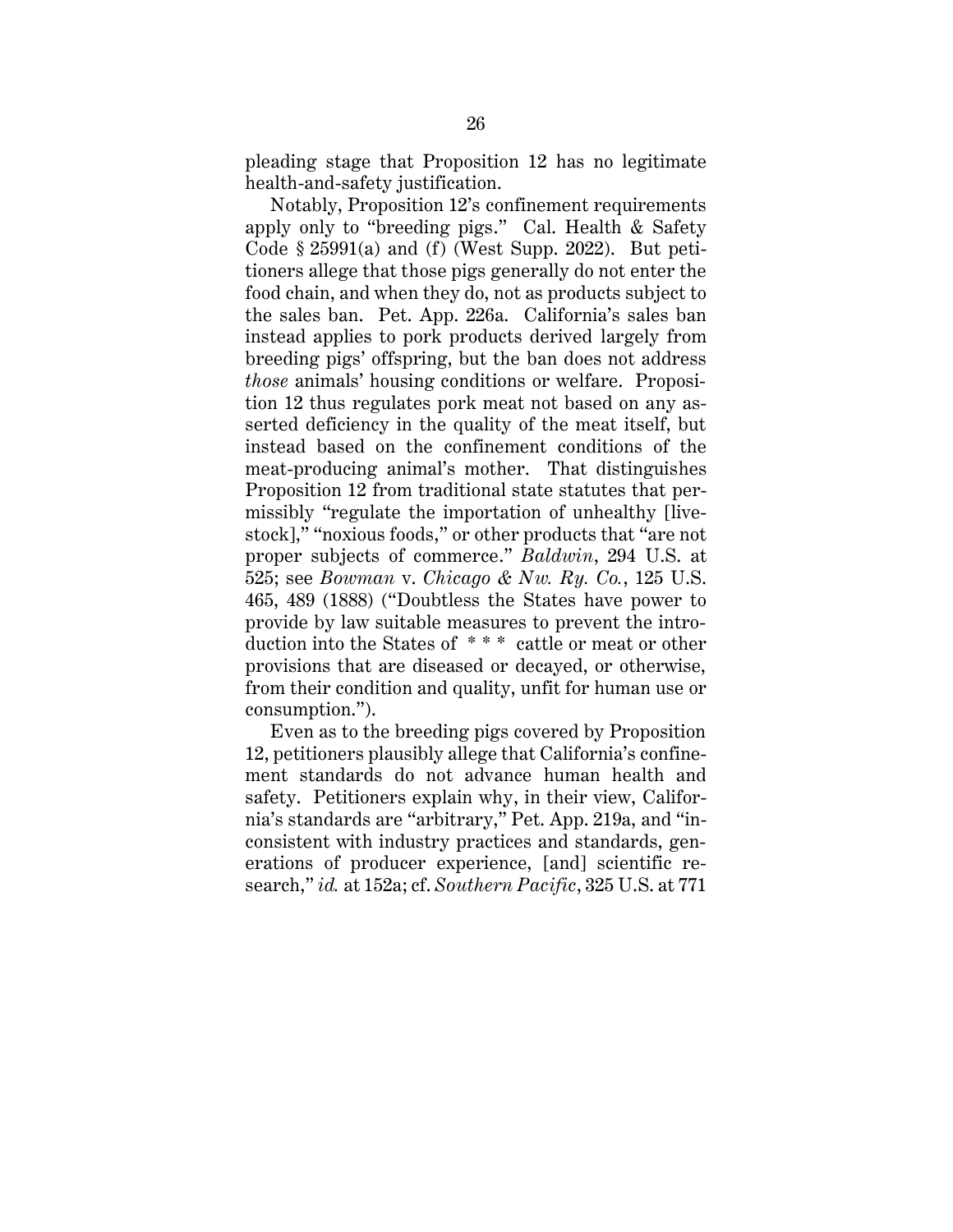(observing that Arizona's train-length statute was inconsistent with industry "standard practice"). Petitioners also allege that Proposition 12 may lead to farming practices that decrease sow welfare, Pet. App. 221a, and increase pathogen transmission, *id.* at 229a. And petitioners further allege that there is no link between Proposition 12's housing requirements for breeding pigs and the safety of the pork products from those pigs' offspring. *Id.* at 228a-229a.

## <span id="page-33-0"></span>*3. Petitioners plausibly allege that Proposition 12 substantially burdens interstate commerce*

If petitioners succeed in establishing that California's "interest" in Proposition 12 "is minimal at best," *Pike*, 397 U.S. at 146, then their allegations, taken as true, would be sufficient to show that the sales ban's burdens on interstate commerce "outweigh" any putative local benefit, *Edgar*, 457 U.S. at 644.

a. Petitioners allege that Proposition 12's sales ban would require out-of-state farmers to forgo more efficient methods of animal housing and would impose compliance costs of approximately \$300 million, resulting "in a 9.2 percent increase in the production cost" of pork that "would be passed on to consumers" nationwide. Pet. App. 9a, 18a. Petitioners further allege that, in light of "the interconnected nature of the nationwide pork industry," such that "[a] single hog is butchered into many different cuts" and "sold throughout the country," "all or most hog farmers will be forced to comply with California's requirements." *Id.* at 9a. Under the proposed implementing regulations, Proposition 12 would also require out-of-state farmers to open their facilities to recurring inspection by California's regulators in order to have access to the California market. Pet. Reply App. 32a-33a.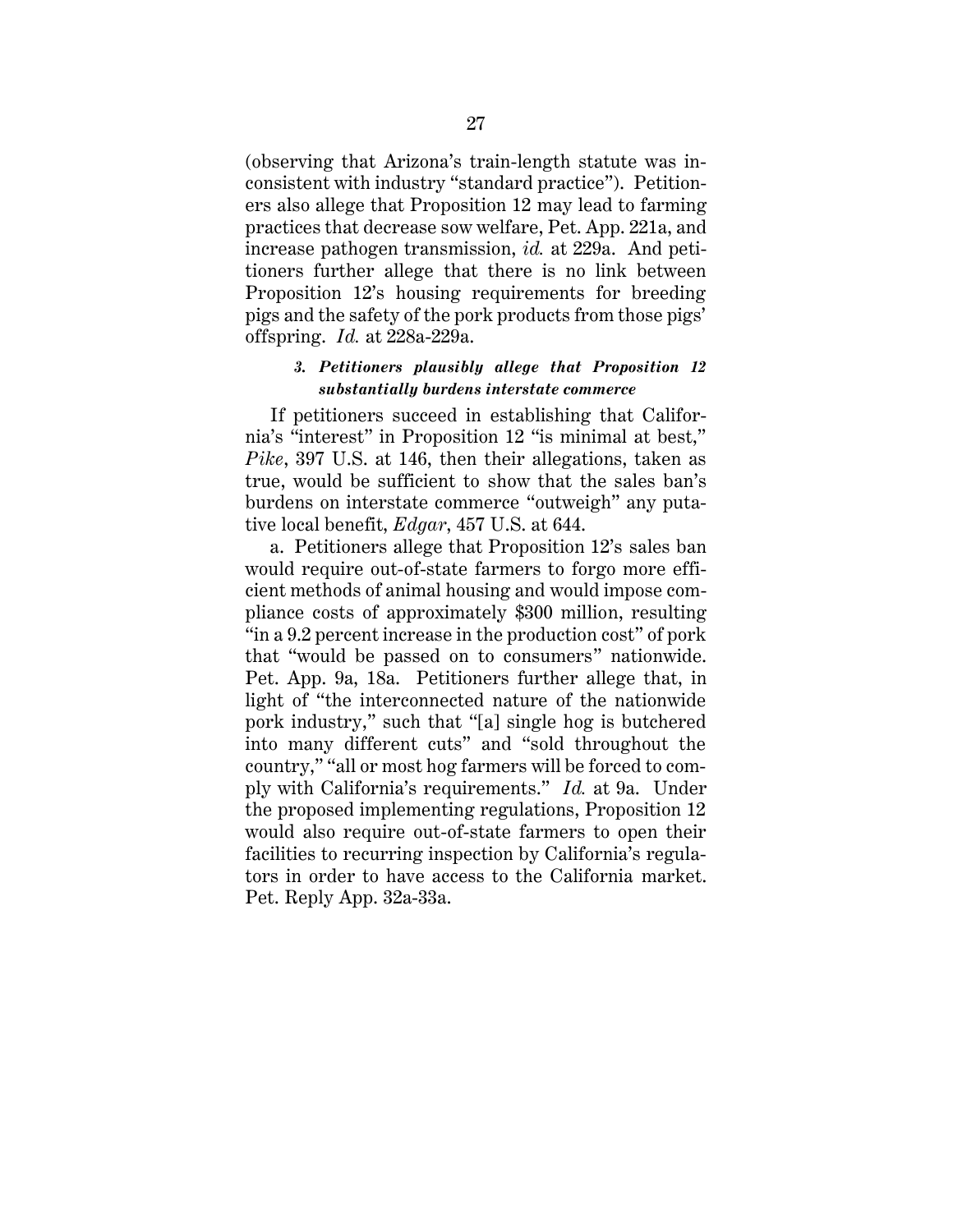If petitioners prove those allegations, then they will show that Proposition 12 imposes substantial burdens on interstate commerce. California's attempt to force out-of-state farms to spend significant resources to change their animal-husbandry practices makes Proposition 12 unlike an outright prohibition on certain products that a State deems "not proper subjects of commerce" regardless of how they were produced. *Baldwin*, 294 U.S. at 525; cf. Ga. Code Ann. § 26-2-160 (West 2016) (barring "sale for human consumption [of] any dog meat"). Such blanket bans do not impermissibly affect interstate commerce because they do not "require people or businesses to conduct their out-of-state commerce" "according to [the regulating State's] terms." *Cotto Waxo*, 46 F.3d at 793-794.

The court of appeals dismissed Proposition 12's alleged burdens on the ground that "cost increases to market participants and customers do not qualify as a substantial burden to interstate commerce for purposes of the dormant Commerce Clause." Pet. App. 18a. But this Court has stated that cost increases are not "entirely irrelevant" under *Pike*. *Raymond Motor*, 434 U.S. at 445. To be sure, "higher prices do not render a state regulation impermissible *per se* under the Commerce Clause," *Transcontinental Gas Pipe Line Corp.*  v. *State Oil & Gas Bd. of Miss.*, 474 U.S. 409, 416 (1986), and the Clause does not "protect[] the particular structure or methods of operation in a retail market," *Exxon Corp.* v. *Governor of Md.*, 437 U.S. 117, 127 (1978). Increased costs alone thus do not necessarily establish a substantial burden on interstate commerce. But this Court has stated that "[c]ost \* \* \* might be relevant in some cases to the issue of burden on commerce," along with "other factors." *Raymond Motor*, 434 U.S. at 445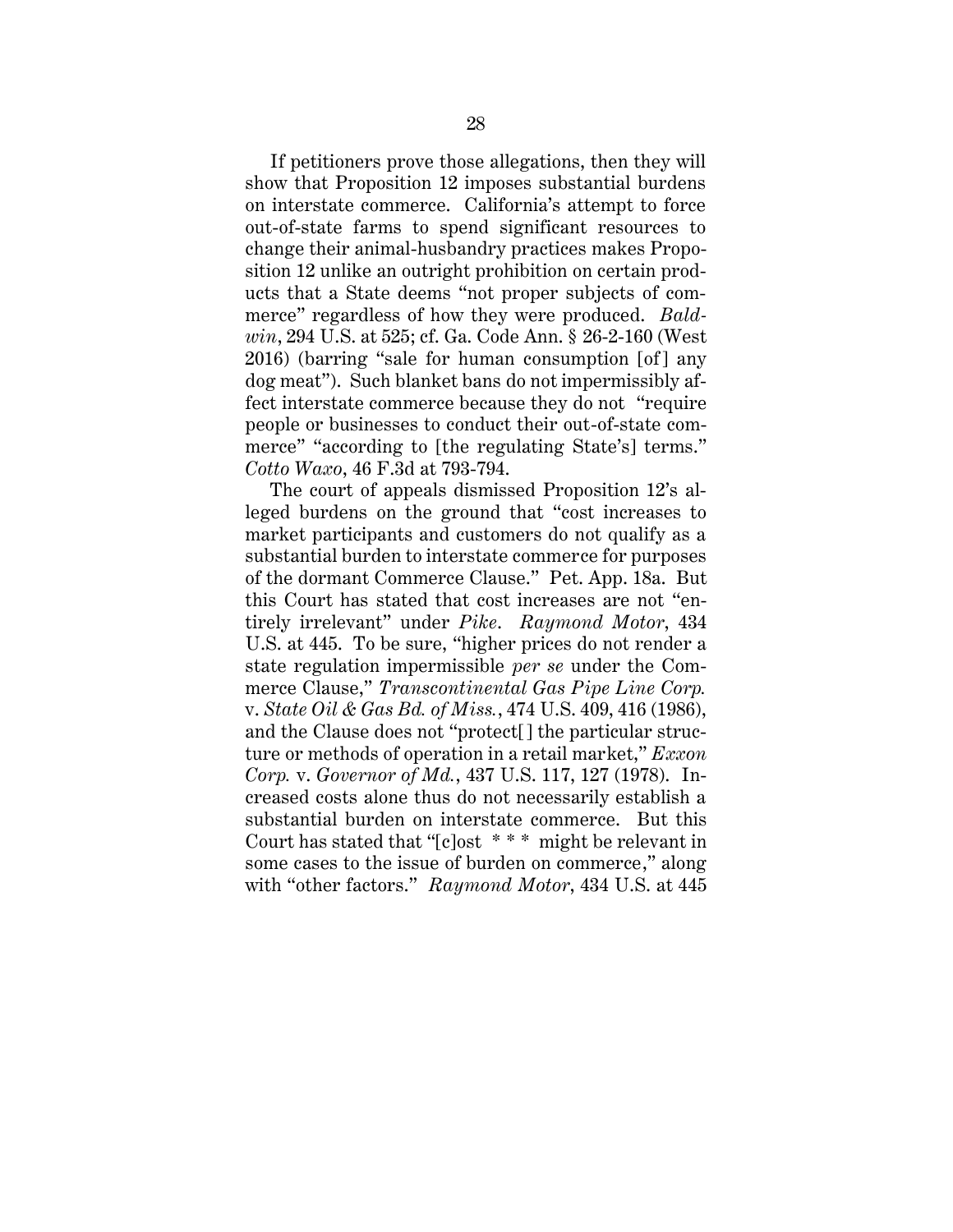n.21 (quoting *Bibb*, 359 U.S. at 526) (brackets in original). And the Court has found that state statues with "nationwide reach" can burden interstate commerce where they "hinder[]" "process[es] which can improve efficiency and competition." *Edgar*, 457 U.S. at 643.

Indeed, the court of appeals' reasoning that costs are irrelevant contradicts *Pike* itself, where this Court held that an Arizona law requiring cantaloupes to be packaged in-state conferred insufficient local benefits to "justify the requirement that the [plaintiff] company build and operate an unneeded \$200,000 packing plant in the State." 397 U.S. at 145. And if the court of appeals' view of *Pike* had prevailed, then many other state laws struck down by this Court based on the dormant Commerce Clause would likely have been upheld on the ground that they merely imposed additional costs on out-of-state businesses or merely required less-efficient methods of operation. See, *e.g.*, *Bibb*, 359 U.S. at 525, 527-528 (Illinois statute "severely burden[ed] interstate commerce," including by imposing "substantial" costs on out-of-state carriers and "interfer[ing] with" carriers' more efficient "'interline'" methods of operation); *Southern Pacific*, 325 U.S. at 773 (Arizona law "impose[d] a serious burden on the interstate commerce conducted by" railroads by requiring them to "conform" to whichever state had the shortest train-length limit or else to break up and reconstitute trains for particular States); *Kassel*, 450 U.S. at 674 (plurality opinion) (Iowa law "substantially burden[ed] interstate commerce" by, among other things, "add[ing] about \$12.6 million each year to the costs of trucking companies").

b. Proposition 12 also allegedly burdens interstate commerce by imposing regulatory requirements on farmers that may ultimately harm animals' welfare and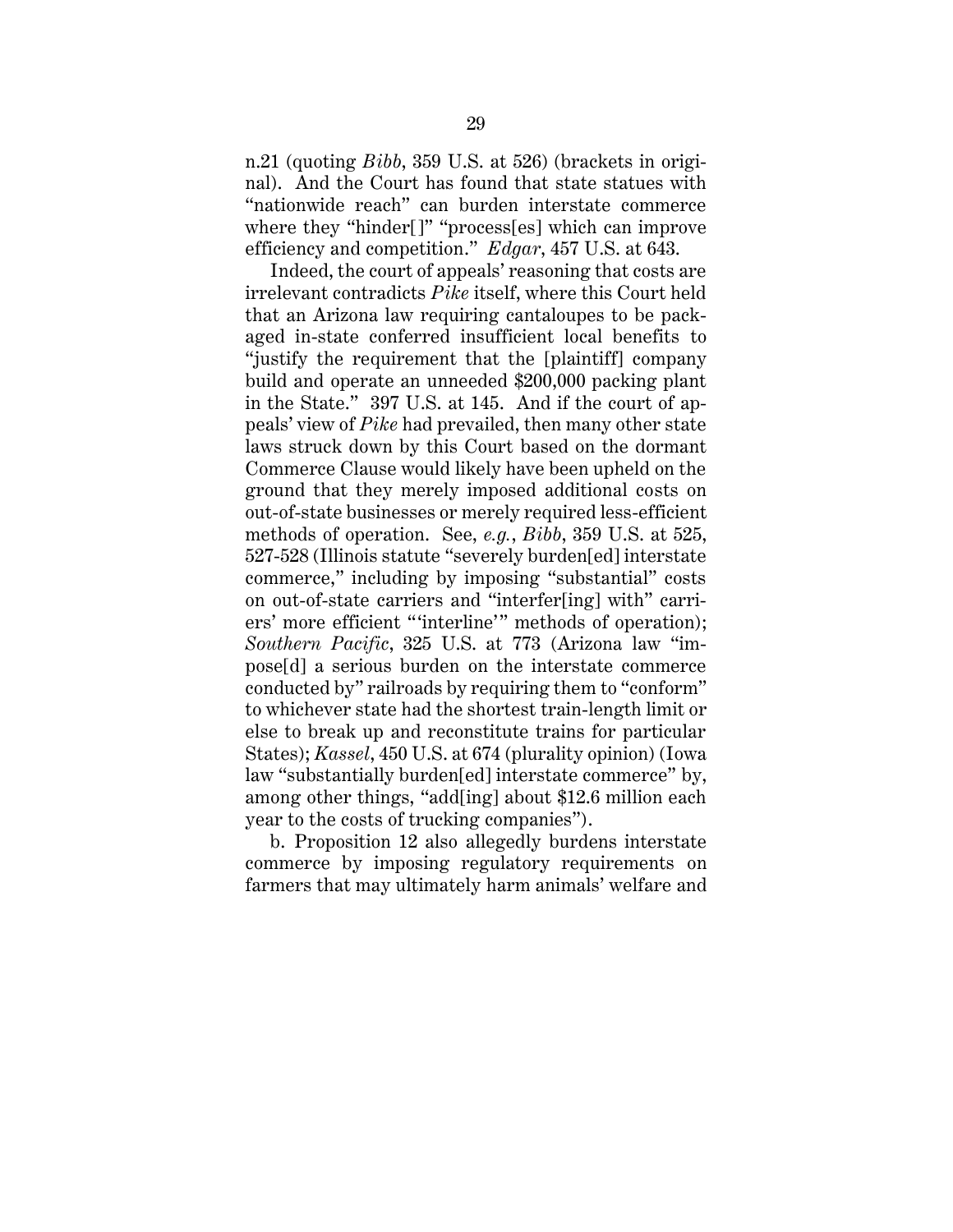consumers' health. Petitioners allege that California's confinement requirements "limit[]" farmers' ability "to make housing adaptations to best address the welfare of their sows." Pet. App. 220a. Petitioners say that Proposition 12's requirement that each sow be able to turn around will result in more group housing for sows, which "decrease[s] sow welfare during breeding and gestation," *id.* at 221a, and "may increase the risk of pathogen transmission among the sows," *id.* at 229a. If petitioners are correct that Proposition 12 "may aggravate, rather than ameliorate," threats to animal welfare and human health in connection with an important consumer food item, then the statute may burden interstate commerce for that reason as well. *Kassel*, 450 U.S. at 674 (plurality opinion); cf. *id.* at 675 (Iowa law burdened interstate commerce by "tend[ing] to *increase* the number of [highway] accidents").

c. The United States takes no position on whether petitioners will ultimately be able to prove that Proposition 12 unduly restricts interstate commerce under *Pike*. At this stage, however, petitioners have plausibly alleged that Proposition 12 will have substantial adverse impacts on the interstate pork market. If petitioners prove those allegations, then those burdens are "clearly excessive in relation to" what petitioners allege to be insubstantial or non-existent "local benefits." *Pike*, 397 U.S. at 142.

## <span id="page-36-0"></span>**C. The Court Of Appeals Erred In Describing This Court's Decisions Concerning Extraterritorial Regulation**

Because petitioners plausibly allege that Proposition 12 is impermissible under *Pike* and thus violates one of the "primary principles that mark the boundaries of a State's authority to regulate interstate commerce," *Wayfair*, 138 S. Ct. at 2090, this Court need not deter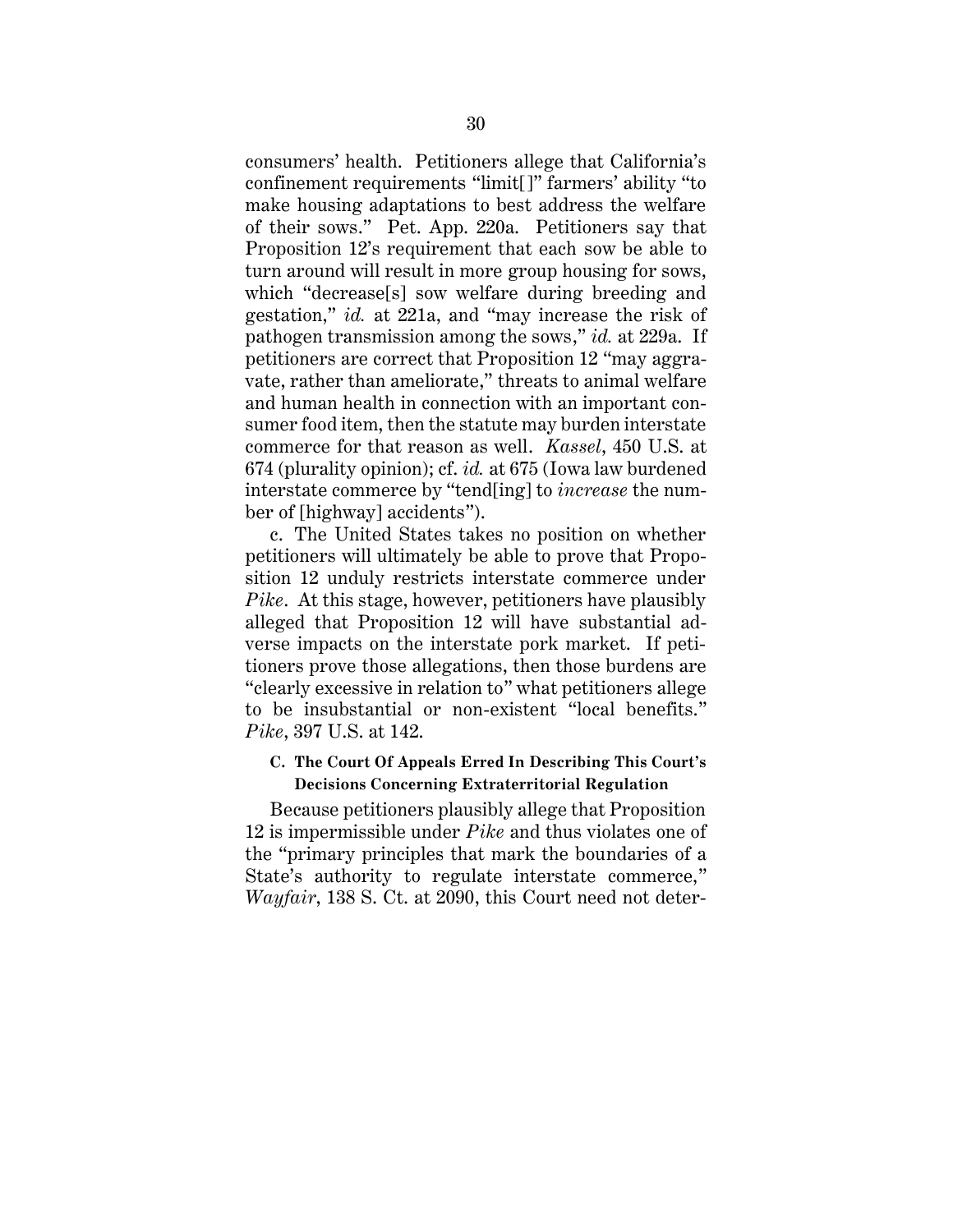mine whether the statute also violates one of the "variations" of those principles, *id.* at 2091, by impermissibly regulating extraterritorial commerce. Petitioners' showing that California has attempted to regulate out-ofstate farms without any legitimate local interest, see Part B.2, *supra*, states a claim that Proposition 12 is unconstitutional regardless of whether *Baldwin* and its progeny are viewed as a distinct strand of Commerce Clause jurisprudence or a particular manifestation of general principles. Cf. *Epel*, 793 F.3d at 1172-1173. But if the Court does reach petitioners' argument that Proposition 12 is an impermissible extraterritorial regulation, the Court should hold that the court of appeals erred in describing this Court's precedents.

1. The court of appeals suggested that "the extraterritoriality principle [from] *Baldwin*, *Brown-Forman*, and *Healy*" may be "narrowly" limited "only to state laws that are 'price control or price affirmation statutes.'" Pet. App. 8a (citation omitted). That was incorrect. Although this Court's three principal cases invalidating state statutes based on the extraterritoriality principle involved laws concerning prices, the reasoning of the Court's decisions indicates that the Commerce Clause concern is broader. In *Baldwin*, the Court observed that the Commerce Clause would preclude a State from "condition[ing] importation" of products on such non-price factors as "proof of a satisfactory wage scale in factory or shop." 294 U.S. at 524. A statute like that would not directly regulate the price of the product that the workers produce, but it would nevertheless "invalid[ly]" attempt to "directly control[] commerce occurring wholly outside the boundaries of" the regulating State without a valid in-state interest, thereby "ex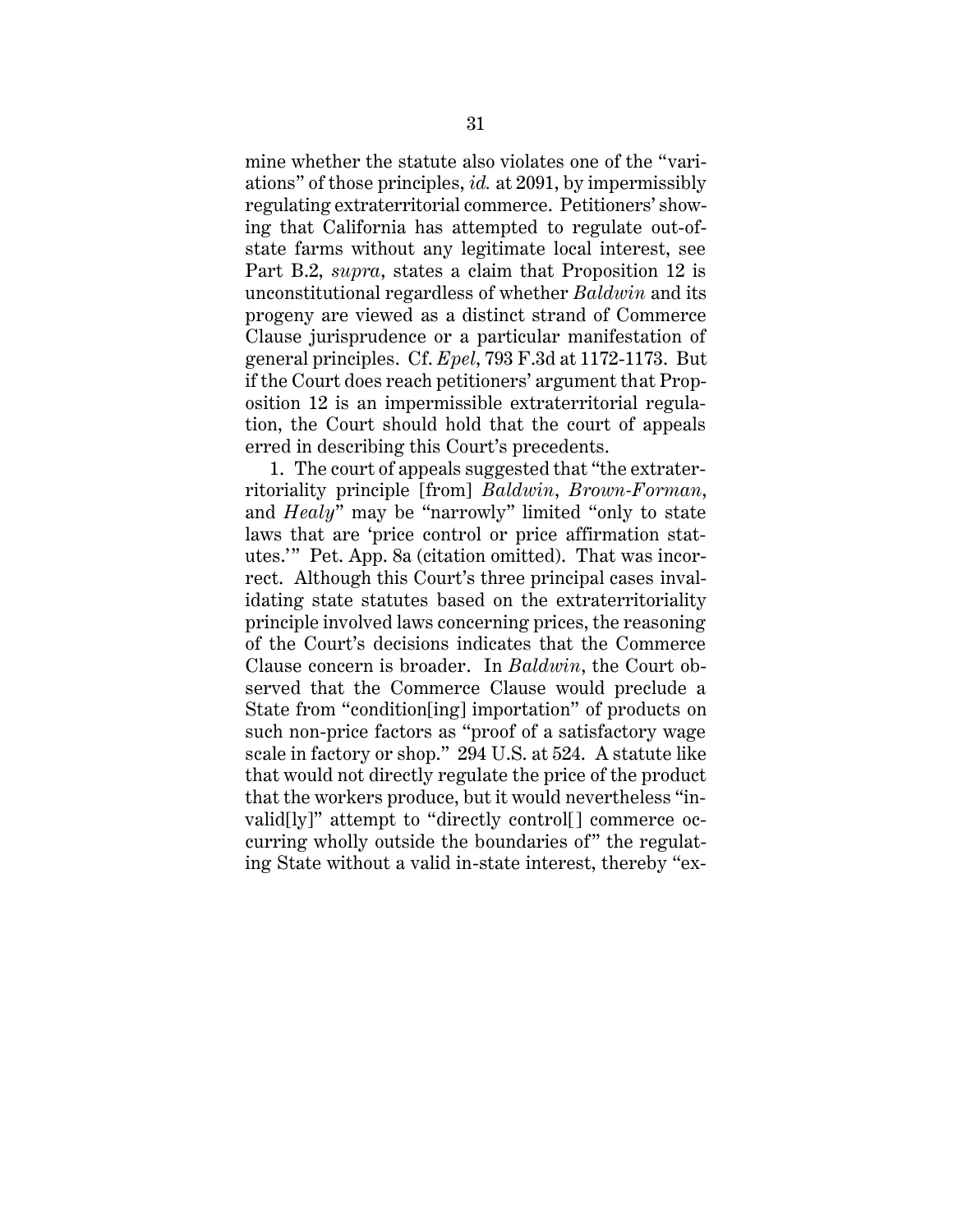ceed[ing] the inherent limits of the enacting State's authority." *Healy*, 491 U.S. at 336.

This Court's extraterritoriality cases thus may be understood to reflect the more general principle that no State may seek to regulate conduct outside its boundaries without a legitimate local interest—a principle that the Framers saw as foundational to a harmonious Union. See *Healy*, 491 U.S. at 336. The Court restated that principle in *C & A Carbone*, in invalidating a municipal ordinance requiring solid waste to be processed at a particular private transfer station before leaving the municipality. 511 U.S. at 387. That statute did not control prices, but the Court held that it could not be justified "as a way to steer solid waste away from outof-town disposal sites that [the town] might deem harmful to the environment," because the town lacked authority "[t]o extend [its] police power beyond its jurisdictional bounds." *Id*. at 393. Citing *Baldwin*, the Court explained that States and their subdivisions "may not attach restrictions to exports or imports in order to control commerce in other States." *Ibid*. The plurality in *Edgar* similarly reasoned that the Illinois corporatetakeover statute violated the extraterritorial-regulation principle by attempting to regulate commercial securities transactions "wholly outside of the State's borders," 457 U.S. at 642—reasoning that the Court later endorsed in *Healy*, 491 U.S. at 333 n.9.

Contrary to the court of appeals' suggestion (Pet. App. 8a), this Court's decision in *Pharmaceutical Research & Manufacturers of America* v. *Walsh*, 538 U.S. 644 (2003), did not cabin *Baldwin*'s extraterritoriality analysis to state laws about prices. *Walsh* held that a Maine statute designed to reduce prescription drug prices was not an impermissible extraterritorial regula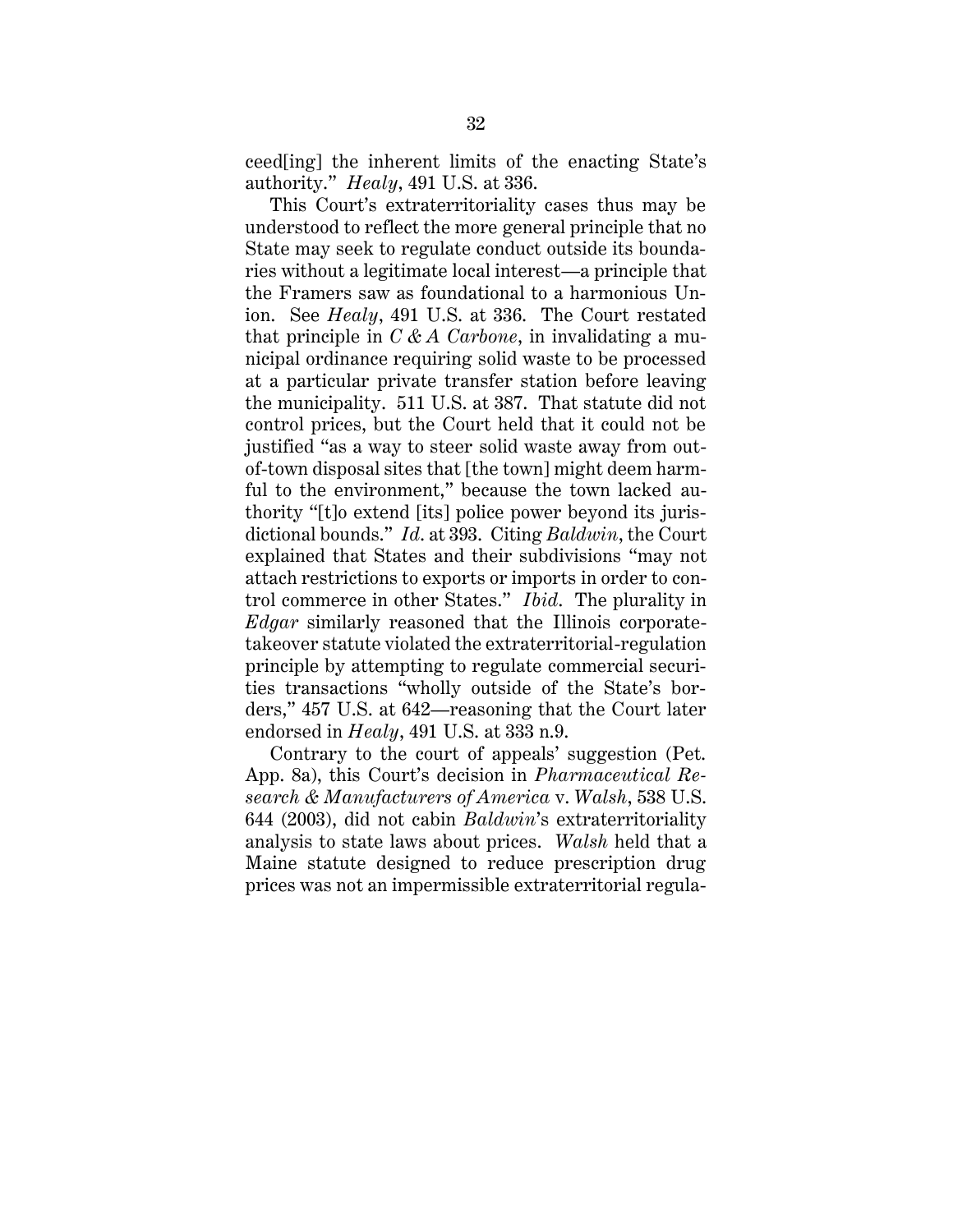tion. *Id.* at 669. Addressing the plaintiff's argument that the challenged statute would affect prices in other States, see *id.* at 658, the Court concluded that the statute did not, in fact, regulate out-of-state prices, and the plaintiff's argument based on *Baldwin* and *Healy* failed for that reason, *id.* at 669. The Court did not state that only statutes about price can constitute impermissible extraterritorial regulations.

2. The court of appeals next stated that "state laws that regulate only conduct in the state, including the sale of products in the state, do not have impermissible extraterritorial effects." Pet. App. 10a. But that categorical statement cannot be reconciled with *Brown-Forman*, 476 U.S. at 576, or *Baldwin*, 294 U.S. at 519, both of which involved States' attempted bans on particular in-state sales as a means of targeting out-of-state commerce. The Court in *Brown-Forman* expressly stated that the "mere fact" that a state's law is "triggered only by [in-state] sales \* \* \* does not validate the law" if it attempts to regulate "out-of-state transactions." 476 U.S. at 580.

The court of appeals went on to say that "[a] state law may require out-of-state producers to meet burdensome requirements in order to sell their products in the state without violating the dormant Commerce Clause." Pet. App. 10a. That is true *provided that* the State's law is directed to, and adequately supported by, a legitimate local interest. Many state laws designed to prevent instate harms can have extraterritorial effects, even substantial effects, and those effects do not themselves render the laws unconstitutional. The Court in *Baldwin* recognized that States may seek to ensure that imported food products are wholesome by prohibiting outof-state food that was not produced with "necessary